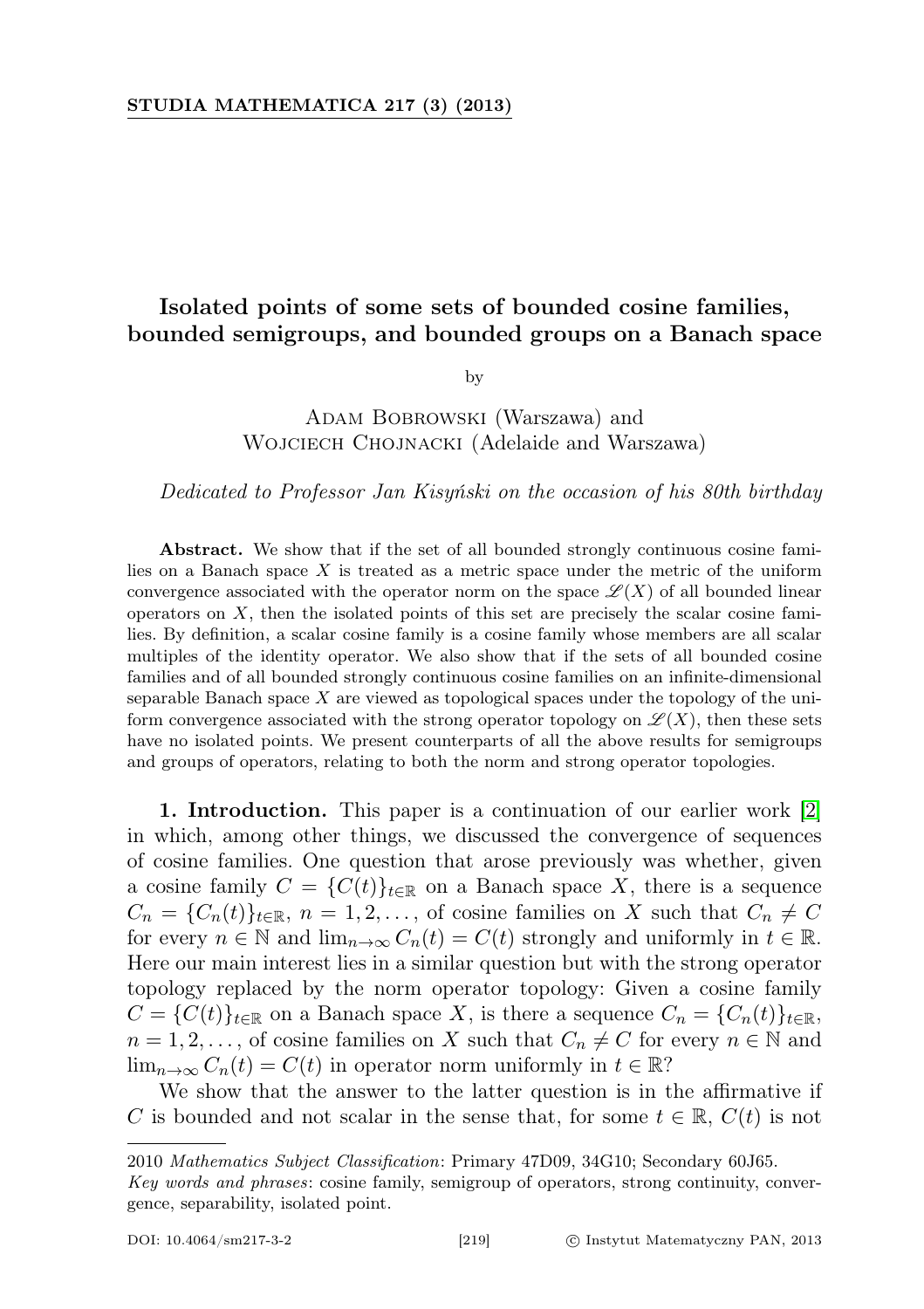a scalar multiple of the identity operator on  $X$ . As a partial converse, we prove that if C is bounded, strongly continuous, and scalar (meaning, of course, that each  $C(t)$  is a scalar multiple of the identity operator), then the answer is in the negative. In addition, we show that in the case where  $X$  is a Hilbert space, the negative answer holds without  $C$  necessarily being strongly continuous.

An immediate consequence of the first two of the above results is the identification of the isolated points of the set of all bounded strongly continuous cosine families on a Banach space  $X$  when this set is endowed with the metric of the uniform convergence corresponding to the operator norm on  $\mathscr{L}(X)$ —these are precisely the scalar cosine families. Here, of course,  $\mathscr{L}(X)$ denotes the Banach space of all bounded linear operators on X. Contrasting this result is an analogous result that we derive for semigroups of operators: it turns out that only rather special scalar semigroups constitute the isolated points of the set of all bounded strongly continuous semigroups on a Banach space, namely those that are extendable to scalar groups. Our companion result reveals that the isolated points of the set of all bounded strongly continuous groups on a Banach space are precisely the scalar groups.

As a supplementary contribution and one that provides a link with our earlier work, we show that if the sets of all bounded cosine families and of all bounded strongly continuous cosine families on an infinite-dimensional separable Banach space  $X$  are viewed as topological spaces under the topology of the uniform convergence associated with the strong operator topology on  $\mathscr{L}(X)$ , then these sets have no isolated points. We derive similar results for semigroups and groups of operators.

**2. Preliminaries.** We first review some of the concepts and terminology used in the paper.

Let  $A$  be a Banach algebra with a unity e and let G be an Abelian group, written additively, with a neutral element 0. A family  ${C(g)}_{g\in G}$  in **A** is said to be a cosine family if

- (i)  $2C(q)C(h) = C(q+h) + C(q-h)$  for all  $q, h \in G$  (d'Alembert's functional equation, also called the cosine functional equation),
- (ii)  $C(0) = e$ .

As is customary, a cosine family for which the indexing group is the additive group of integers  $\mathbb Z$  will be referred to as a *cosine sequence*.

Given a Banach space X, we shall henceforth consider  $\mathscr{L}(X)$  as a Banach algebra with unity, the unity element being the identity operator  $I_X$  on X.

We shall be mainly concerned with cosine families indexed by  $\mathbb R$  in Banach algebras of the form  $\mathscr{L}(X)$ , where X is a Banach space. An  $\mathscr{L}(X)$ -valued cosine family, where  $X$  is a Banach space, will be termed a cosine family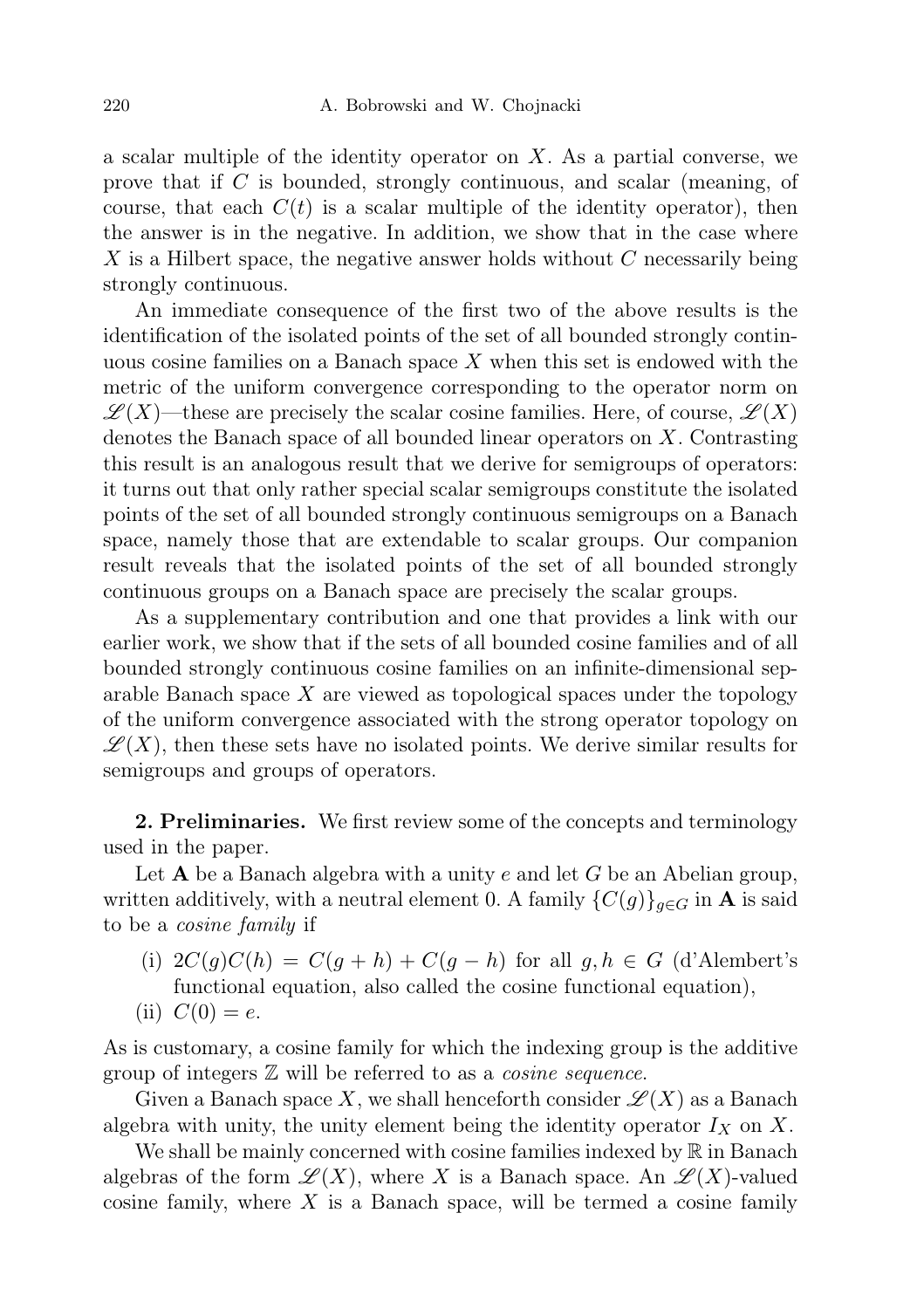on  $X$ . Related objects of interest will be *semigroups* and *groups* of operators on a Banach space. We recall that a family  $\{S(t)\}_{t\geq0}$  of bounded linear operators on a Banach space  $X$  is a semigroup of operators on  $X$  if

- (i)  $S(s)S(t) = S(s + t)$  for all  $s, t \geq 0$  (Cauchy's equation, also called the exponential equation),
- (ii)  $S(0) = I_X$ .

Likewise, a family  $\{G(t)\}_{t\in\mathbb{R}}$  of bounded linear operators on X is a group of operators if

- (i)  $G(s)G(t) = G(s+t)$  for all  $s, t \in \mathbb{R}$ ,
- (ii)  $G(0) = I_X$ .

Our main focus will be on bounded strongly continuous cosine families and semigroups on a Banach space. We recall that a family  $F = \{F(t)\}_{t\in\mathcal{T}}$ of bounded linear operators on a Banach space X indexed by  $T \subset \mathbb{R}$  is bounded if  $\sup_{t\in\mathcal{T}}\|F(t)\|<\infty$ , and is strongly continuous if, for each  $x\in X$ , the function  $T \ni t \mapsto F(t)x \in X$  is continuous in norm. We also recall that strongly continuous semigroups and cosine families on a Banach space are uniquely characterised by their respective generators. The *generator*  $A$  of a strongly continuous semigroup  $\{S(t)\}_{t\geq0}$  on a Banach space X is defined by

<span id="page-2-0"></span>(2.1) 
$$
Ax = \frac{d}{dt}\bigg|_{0} S(t)x = \lim_{s \to 0} \frac{S(s)x - x}{s} \quad (x \in D(A)),
$$

where  $D(A)$ , the domain of A, is the set of all  $x \in X$  for which the derivative  $(2.1)$  exists. In turn, the generator A of a strongly continuous cosine family  $\{C(t)\}_{t\in\mathbb{R}}$  on X is defined by

<span id="page-2-1"></span>(2.2) 
$$
Ax = \frac{d^2}{dt^2}\bigg|_0 C(t)x = \lim_{s \to 0} \frac{2}{s^2}(C(s)x - x) \quad (x \in D(A)),
$$

where  $D(A)$  is the set of all  $x \in X$  for which the second derivative [\(2.2\)](#page-2-1) exists. For standard results concerning strongly continuous semigroups and cosine families and their corresponding generators, the reader is referred to, e.g., [\[1\]](#page-21-1), [\[13\]](#page-21-2), or [\[16\]](#page-21-3).

Finally, we recall the rudiments of the theory of almost periodic func-tions [\[5\]](#page-21-4). A continuous function f on  $\mathbb R$  with values in a Banach space X is said to be (uniformly) almost periodic if the set of its translates  $\{T_t\}_{t\in\mathbb{R}}$  is relatively compact in the metric  $\rho(f,g) = \sup_{t \in \mathbb{R}} ||f(t) - g(t)||$ ; the translate  $T_t f$  of f by  $t \in \mathbb{R}$  is, by definition, given by  $T_t f(s) = f(t+s), s \in \mathbb{R}$ . Let  $AP(\mathbb{R}, X)$  be the space of all X-valued almost periodic functions on  $\mathbb{R}$ . For any  $f \in AP(\mathbb{R}, X)$  and any  $\alpha \in \mathbb{R}$ , the mean value

$$
M_t\{e^{-i\alpha t}f(t)\} = \lim_{T \to \infty} \frac{1}{2T} \int_{-T}^{T} e^{-i\alpha t}f(t) dt
$$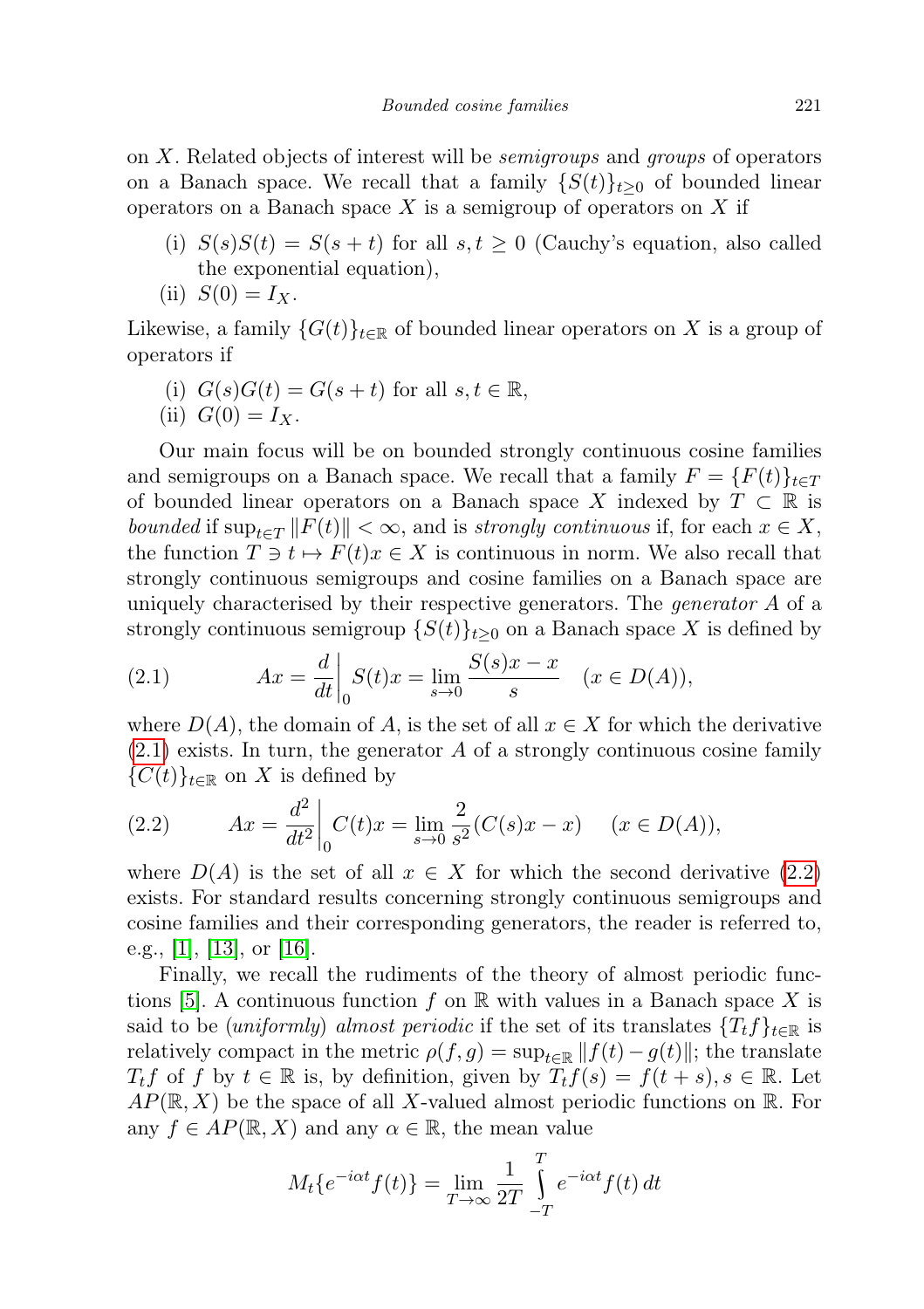exists and defines the Fourier–Bohr coefficient of f for the Fourier exponent  $\alpha$ ,  $\hat{f}(\alpha)$ . The Fourier–Bohr coefficients of f vanish for all but at most countably many Fourier exponents. The set

$$
\Sigma(f) = \{ \alpha \in \mathbb{R} \mid \widehat{f}(\alpha) \neq 0 \}
$$

constitutes the *Bohr spectrum* of f and is non-empty if f is non-zero. The function  $f$  is uniquely determined by its Fourier–Bohr coefficients, this property being implicitly meant when one refers to  $f$  via its expansion into a formal Fourier–Bohr series

$$
f(t) \sim \sum_{\alpha \in \Sigma(f)} e^{i\alpha t} \hat{f}(\alpha).
$$

3. Main results. As already indicated, this paper is primarily concerned with the question of when a given cosine family  $C = \{C(t)\}_{t\in\mathbb{R}}$  on a Banach space  $X$  satisfies the following condition:

<span id="page-3-1"></span>(AN) there exists a sequence  $C_n = \{C_n(t)\}_{t\in\mathbb{R}}$ ,  $n = 1, 2, \ldots$ , of cosine families on X such that  $C_n \neq C$  for every  $n \in \mathbb{N}$  and  $\lim_{n \to \infty} C_n(t) =$  $C(t)$  in operator norm uniformly in  $t \in \mathbb{R}$ .

If the given cosine family  $C$  is strongly continuous, it is also of interest to consider the following variant of the above condition:

<span id="page-3-0"></span>(ACN) there exists a sequence  $C_n = \{C_n(t)\}_{t\in\mathbb{R}}$ ,  $n = 1, 2, \ldots$ , of strongly continuous cosine families on X such that  $C_n \neq C$  for every  $n \in \mathbb{N}$ and  $\lim_{n\to\infty}C_n(t)=C(t)$  in operator norm uniformly in  $t\in\mathbb{R}$ .

Below we give a full characterisation of bounded strongly continuous cosine families satisfying [\(ACN\)](#page-3-0). Some statements which we shall make on the way will, in fact, be of a more general nature and will concern bounded cosine families which are not necessarily strongly continuous.

A cosine family  $C = \{C(t)\}_{t\in\mathbb{R}}$  on a Banach space X will be called scalar if, for every  $t \in \mathbb{R}$ ,  $C(t)$  is a scalar multiple of  $I_X$ . A cosine family which is not scalar will be termed non-scalar. It is immediate that a cosine family  $C = \{C(t)\}_{t\in\mathbb{R}}$  is scalar if and only if there exists a scalar-valued cosine family  $c = \{c(t)\}_{t\in\mathbb{R}}$  such that  $C(t) = c(t)I_X$  for every  $t \in \mathbb{R}$ . If C is a scalar cosine family on a non-zero Banach space  $X$ , then the scalar-valued cosine family  $c = \{c(t)\}_{t\in\mathbb{R}}$  satisfying  $C(t) = c(t)I_X$  for every  $t \in \mathbb{R}$  is uniquely determined.

We first show that every bounded (strongly continuous or not) non-scalar cosine family on a Banach space satisfies [\(AN\)](#page-3-1) and that every bounded strongly continuous non-scalar cosine family on a Banach space satisfies  $(ACN)$ .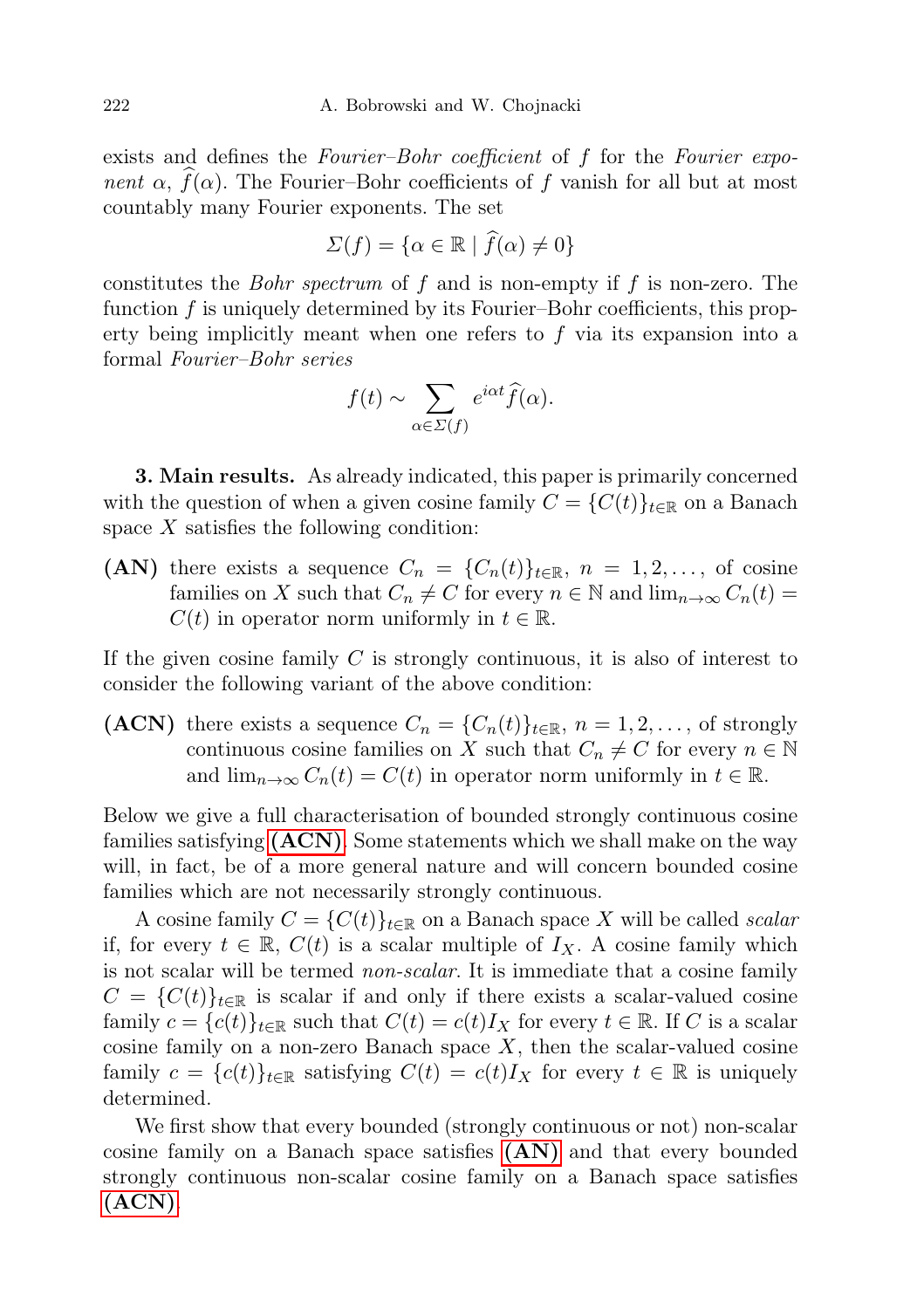<span id="page-4-1"></span>THEOREM 1. Let  $C = \{C(t)\}_{t \in \mathbb{R}}$  be a bounded non-scalar cosine family on a Banach space X. Then there exists a sequence  $C_n = \{C_n(t)\}_{t \in \mathbb{R}}$ ,  $n =$ 1, 2, ..., of cosine families on X such that  $C_n \neq C$  for every  $n \in \mathbb{N}$  and  $\lim_{n\to\infty}C_n(t)=C(t)$  in operator norm uniformly in  $t\in\mathbb{R}$ . Moreover, if C is strongly continuous, then each  $C_n$  may be assumed to be strongly continuous.

To establish this theorem, we need an auxiliary result which seems to be part of the folklore of operator theory; for the sake of completeness, we state it with a proof.

For a Banach space X, let X' be the dual space of X. Given  $x \in X$ and  $x' \in X'$ , we denote by  $\langle x, x' \rangle$  the value of the functional  $x'$  at x. Let  $Z(\mathscr{L}(X))$  be the centre of the algebra of  $\mathscr{L}(X)$ , that is,

 $Z(\mathscr{L}(X)) = \{A \in \mathscr{L}(X) \mid AB = BA \text{ for each } B \in \mathscr{L}(X)\}.$ 

<span id="page-4-2"></span>LEMMA 1. If X is a Banach space, then  $Z(\mathscr{L}(X))$  consists precisely of all scalar multiples of  $I_X$ .

*Proof.* Without loss of generality, we may assume that  $X$  is non-zero. It is clear that any scalar multiple of  $I_X$  is in  $Z(\mathscr{L}(X))$ . To prove the converse statement, suppose that  $A \in Z(\mathscr{L}(X))$ . For any  $x' \in X'$  and any  $y \in X$ , let  $T_{x',y}$  be the operator in  $\mathscr{L}(X)$  given by

<span id="page-4-0"></span>
$$
T_{x',y}x = \langle x, x' \rangle y \quad (x \in X).
$$

Then  $AT_{x',y} = T_{x',y}A$  for all  $x' \in X'$  and all  $y \in X$ , or equivalently,

(3.1) 
$$
\langle x, x' \rangle Ay = \langle Ax, x' \rangle y
$$

for all  $x' \in X'$  and all  $x, y \in X$ . Fix  $x_0 \in X \setminus \{0\}$  arbitrarily and next, employing the Hahn–Banach theorem, select  $x_0' \in X'$  so that  $\langle x_0, x_0' \rangle = 1$ . If we now let  $\lambda = \langle Ax_0, x'_0 \rangle$ , then [\(3.1\)](#page-4-0) yields  $Ay = \lambda y$  for all  $y \in X$ , or equivalently,  $A = \lambda I_X$ . The lemma follows.

We are now ready to establish Theorem [1.](#page-4-1)

*Proof of Theorem [1.](#page-4-1)* Since C is non-scalar, there exists  $s \in \mathbb{R}$  such that  $C(s)$  is not a scalar multiple of  $I_X$ . By Lemma [1,](#page-4-2) there exists a bounded linear operator B on X such that  $C(s)B \neq BC(s)$ . Let  $(\epsilon_n)_{n \in \mathbb{N}}$  be a sequence in  $(0, ||B||^{-1})$  converging to 0, and let  $I_n = I_X + \epsilon_n B$  for every  $n \in \mathbb{N}$ . Then, clearly, each operator  $I_n$  has a bounded inverse and

$$
C_n(t) = I_n^{-1} C(t) I_n \quad (t \in \mathbb{R}, n \in \mathbb{N})
$$

defines a sequence of cosine families on X. Moreover, each  $C_n$  is strongly continuous whenever  $C$  is strongly continuous. Since  $C$  is bounded and  $\lim_{n\to\infty} I_n = \lim_{n\to\infty} I_n^{-1} = I_X$  in operator norm, we see that  $\lim_{n\to\infty} C_n(t)$  $= C(t)$  in operator norm uniformly in  $t \in \mathbb{R}$ . Taking into account that, for each  $n \in \mathbb{N}$ ,  $C_n(s) = C(s)$  holds if and only if  $C(s)B = BC(s)$ , we finally deduce that  $C_n(s) \neq C(s)$  for all  $n \in \mathbb{N}$ .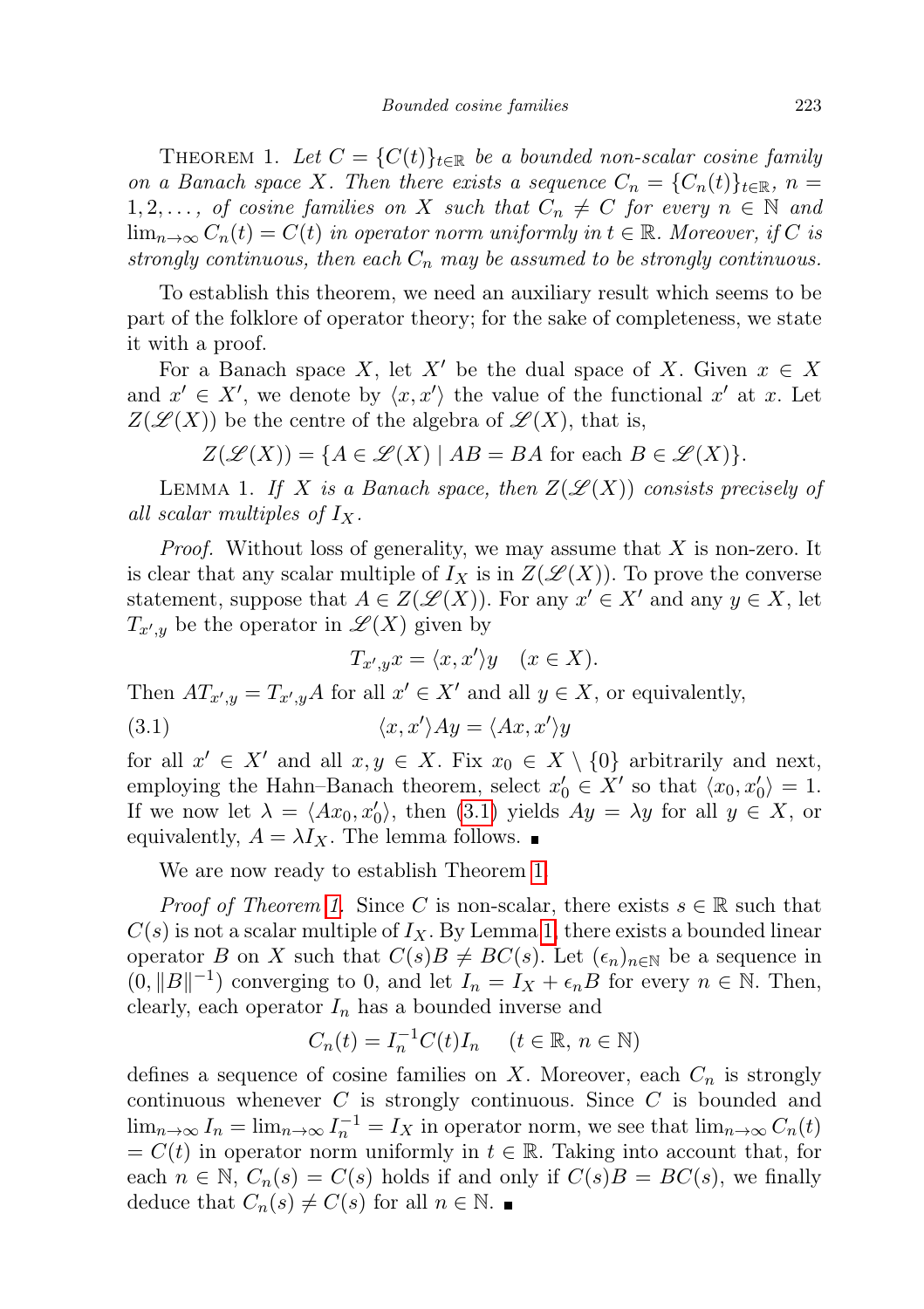We remark that it is immediate that the cosine families  $C_n$  appearing in Theorem [1](#page-4-1) are equibounded, that is,  $\sup_{n\in\mathbb{N}}||C_n(t)|| < \infty$ .

We now investigate to what extent the converse of Theorem [1](#page-4-1) holds. To tackle this question, we begin with a preliminary technical result.

Let  $\mathbb T$  denote the unit circle  $\{z \in \mathbb C \mid |z|=1\}.$ 

<span id="page-5-0"></span>LEMMA 2. Let  $a, b \in \mathbb{T}$  be such that

$$
\limsup_{n \to \infty} |a^n + a^{-n} - (b^n + b^{-n})| < 1.
$$

Then either  $a = b$  or  $a = b^{-1}$ .

*Proof.* Arguing contrapositively, assume that neither  $a = b$  nor  $a = b^{-1}$ . Then  $\lambda$ r N

$$
\lim_{N \to \infty} \frac{1}{N} \sum_{n=1}^{N} a^{n} b^{n} = \lim_{N \to \infty} \frac{1}{N} \sum_{n=1}^{N} a^{-n} b^{n} = 0.
$$

In addition,

$$
\lim_{N \to \infty} \frac{1}{N} \sum_{n=1}^{N} b^{2n} = \begin{cases} 0 & \text{if } b \notin \{-1, 1\}, \\ 1 & \text{otherwise.} \end{cases}
$$

Therefore

$$
\left| \lim_{N \to \infty} \frac{1}{N} \sum_{n=1}^{N} \left( a^n b^n + a^{-n} b^n - (b^{2n} + 1) \right) \right|
$$

equals either 1 or 2. On the other hand,

 $\lambda$ 

$$
\left| \lim_{N \to \infty} \frac{1}{N} \sum_{n=1}^{N} \left( a^n b^n + a^{-n} b^n - (b^{2n} + 1) \right) \right|
$$
  
\n
$$
\leq \limsup_{n \to \infty} |a^n b^n + a^{-n} b^n - (b^{2n} + 1)|
$$
  
\n
$$
= \limsup_{n \to \infty} |a^n + a^{-n} - (b^n + b^{-n})| < 1,
$$

where the last inequality holds by assumption. The resulting contradiction establishes the lemma.

If X is a Banach space and  $f: \mathbb{R} \to \mathscr{L}(X)$  is a bounded function, we let  $||f||_{\infty} = \sup_{t \in \mathbb{R}}$  $||f(t)||.$ 

Given a bounded linear operator  $A$  on a Hilbert space, we denote by  $A^*$  the adjoint of A.

<span id="page-5-1"></span>THEOREM 2. Let  $c = \{c(t)\}_{t \in \mathbb{R}}$  be a bounded scalar-valued cosine family. If  $C = {C(t)}_{t \in \mathbb{R}}$  is a bounded cosine family on a Hilbert space H such that

$$
4||C||_{\infty}^2 \limsup_{t \to \infty} ||C(t) - c(t)I_H|| < 1,
$$

then  $C(t) = c(t)I_H$  for every  $t \in \mathbb{R}$ .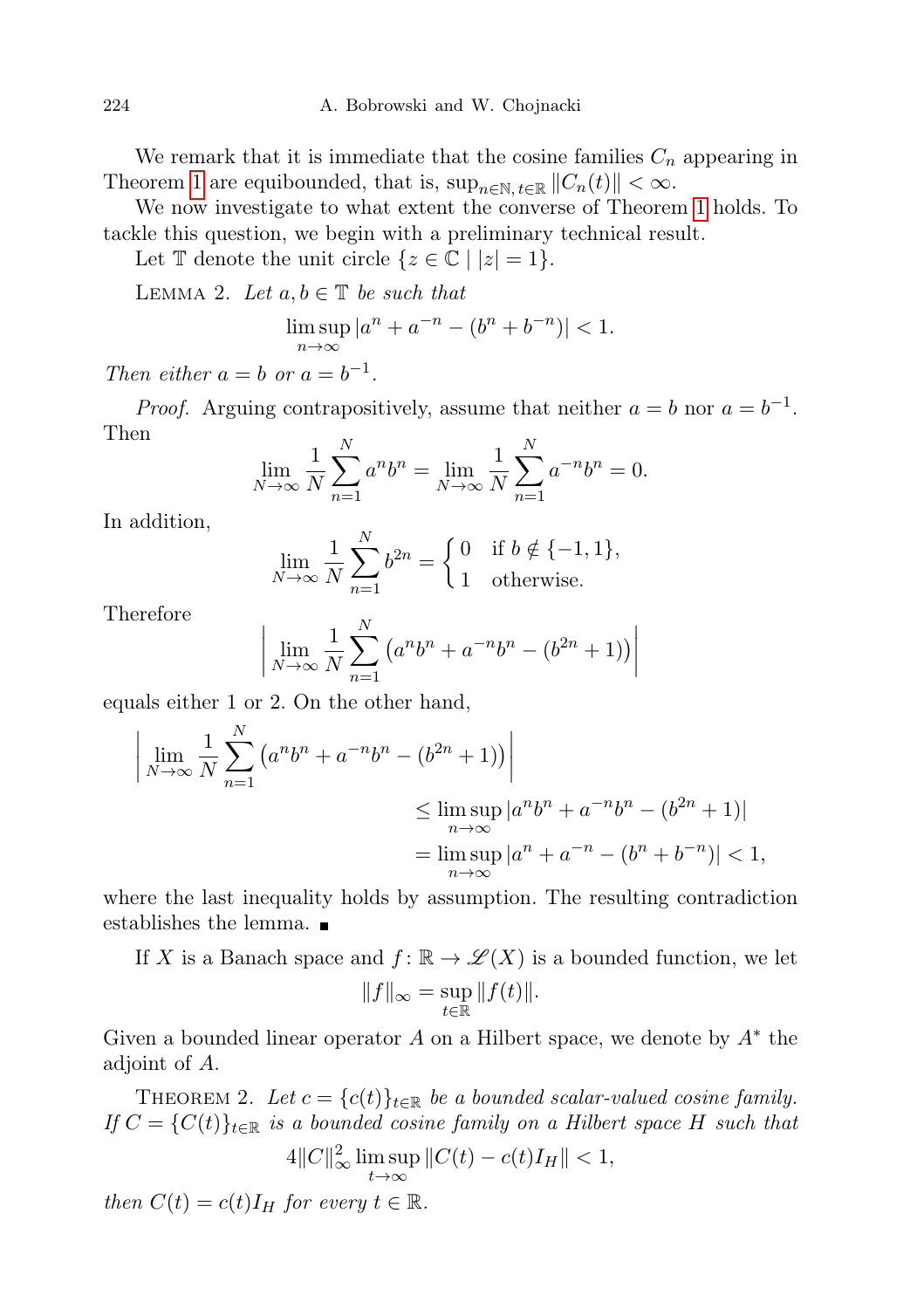*Proof.* By a result of Fattorini [\[12\]](#page-21-5), there exists an invertible operator  $S$ in  $\mathscr{L}(H)$  such that the cosine family defined by

$$
\tilde{C}(t) = SC(t)S^{-1} \quad (t \in \mathbb{R})
$$

satisfies  $\tilde{C}(t) = \tilde{C}^*(t)$  for each  $t \in \mathbb{R}$ . In view of [\[4,](#page-21-6) Theorem 1], one may safely assume that  $||S|| ||S^{-1}|| \le 2||C||_{\infty}^2$ . It is clear that

<span id="page-6-0"></span>
$$
\limsup_{t \to \infty} \|\tilde{C}(t) - c(t)I_H\| \le \|S\| \|S^{-1}\| \limsup_{t \to \infty} \|C(t) - c(t)I_H\|,
$$

and hence

(3.2) 
$$
\limsup_{t \to \infty} \|\tilde{C}(t) - c(t)I_H\| \le 2\|C\|_{\infty}^2 \limsup_{t \to \infty} \|C(t) - c(t)I_H\|.
$$

Let **A** be the smallest complex Banach subalgebra of  $\mathcal{L}(H)$  containing all the operators  $\tilde{C}(t)$ . The algebra **A** is a commutative C<sup>\*</sup>-algebra with unity. Let  $\Delta(A)$  be the set of all complex-valued homomorphisms on **A**. Fix  $\phi \in \Delta(A)$ and  $s \in \mathbb{R}$  arbitrarily. Consider two scalar-valued cosine sequences  $c_1 =$  ${c_1(n)}_{n\in\mathbb{N}}$  and  $c_2={c_2(n)}_{n\in\mathbb{N}}$  defined by

$$
c_1(n) = \phi(\tilde{C}(ns))
$$
 and  $c_2(n) = c(ns)$ 

for all  $n \in \mathbb{N}$ . The sequences  $c_1$  and  $c_2$  are both bounded. This is clear for  $c_2$ , and for  $c_1$  it follows from the fact that  $\|\phi\| = 1$  and from the estimate

$$
|\phi(\tilde{C}(ns))| \le ||\phi|| \, ||\tilde{C}(ns)|| \le ||\tilde{C}(ns)|| \le ||\tilde{C}||_{\infty} \quad (n \in \mathbb{N}).
$$

By a result of Kannappan [\[19\]](#page-22-0), there exist  $a, b \in \mathbb{C} \setminus \{0\}$  such that

$$
c_1(n) = \frac{1}{2}(a^n + a^{-n})
$$
 and  $c_2(n) = \frac{1}{2}(b^n + b^{-n})$ 

for all  $n \in \mathbb{N}$ . In fact, both a and b have unit modulus; for if  $|a| \neq 1$ , say, then  $a^n + a^{-n}$  diverges in modulus to infinity as  $n \to \infty$ , contradicting the boundedness of  $c_1$ . Since, for each  $n \in \mathbb{N}$ ,

$$
|c_1(n) - c_2(n)| = |\phi(\tilde{C}(ns) - c(ns)I_H)| \le ||\tilde{C}(ns) - c(ns)I_H||,
$$

we see that

$$
\limsup_{n\to\infty}|c_1(n)-c_2(n)|\leq \limsup_{t\to\infty}\|\tilde{C}(t)-c(t)I_H\|.
$$

Combining this with [\(3.2\)](#page-6-0), we get

$$
\limsup_{n \to \infty} |c_1(n) - c_2(n)| \le 2||C||_{\infty}^2 \limsup_{t \to \infty} ||C(t) - c(t)I_H||.
$$

Consequently,

$$
\limsup_{n \to \infty} |a^n + a^{-n} - (b^n + b^{-n})| \le 4 ||C||_{\infty}^2 \limsup_{t \to \infty} ||C(t) - c(t)I_H|| < 1,
$$

where the rightmost inequality holds by assumption. An application of Lem-ma [2](#page-5-0) now shows that either  $a = b$  or  $a = b^{-1}$ . This in turn implies that  $c_1 = c_2$ . In particular,  $\phi(C(s)) = \phi(c(s)I_H)$ . Since  $\phi$  was arbitrarily chosen and since  $\mathbf{A}$ , as any other commutative  $C^*$ -algebra, is semisimple (which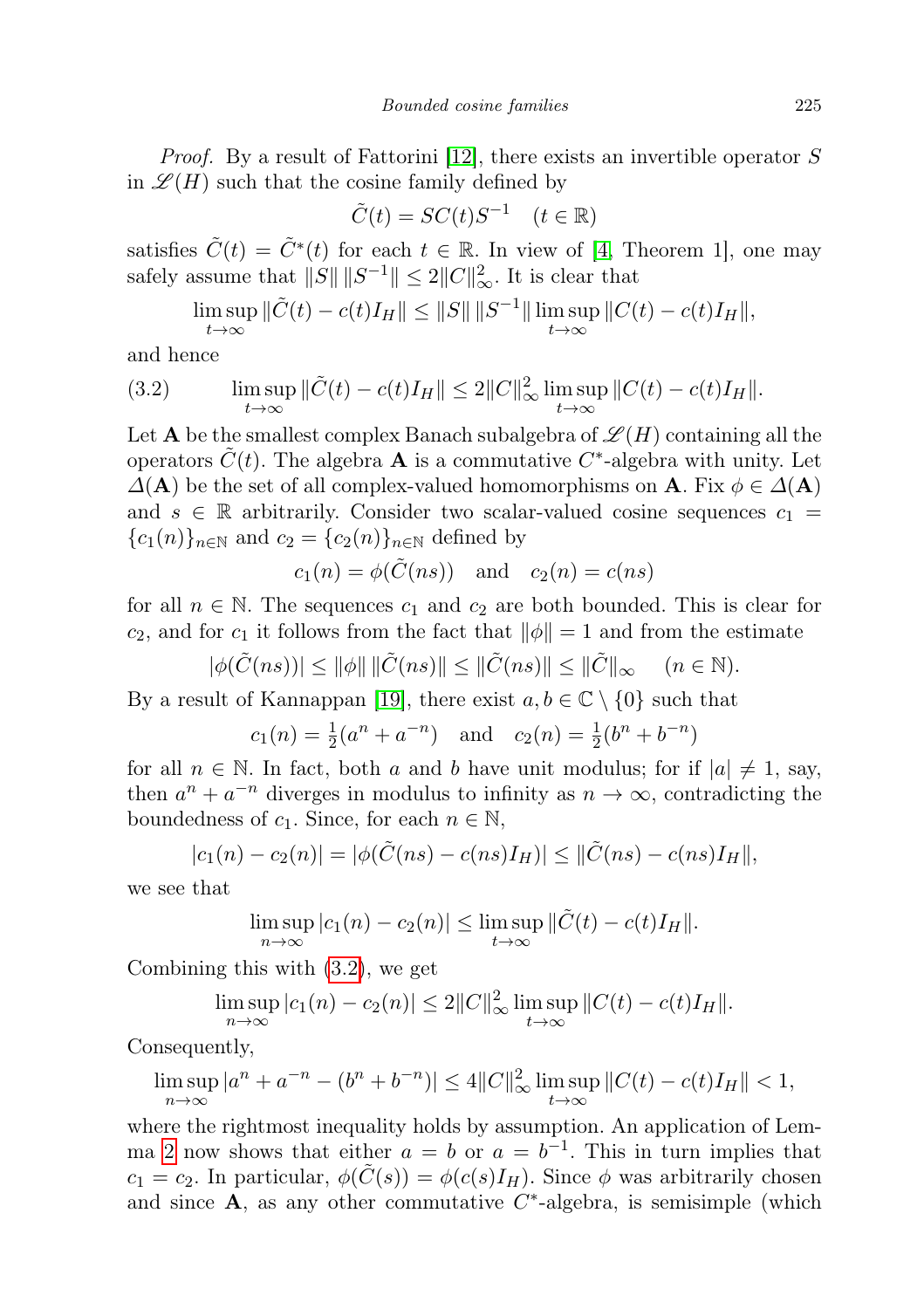means that, for any  $A \in \mathbf{A}$ , if  $\psi(A) = 0$  holds for every  $\psi \in \Delta(\mathbf{A})$ , then  $A = 0$ , it follows that  $C(s) = c(s)I_H$ . Hence also  $C(s) = c(s)I_H$ . As s was arbitrarily chosen, the theorem follows.

As an immediate consequence of Theorem [2,](#page-5-1) we obtain the following partial converse to Theorem [1:](#page-4-1)

<span id="page-7-0"></span>THEOREM 3. No bounded scalar cosine family on a Hilbert space satisfies  $(AN)$ .

We next establish an analogue of Theorem [3](#page-7-0) for bounded scalar cosine families on arbitrary Banach spaces. It will concern exclusively cosine families that are strongly continuous. We begin with a handful of technical results.

<span id="page-7-2"></span>LEMMA 3. Let  $c = \{c(t)\}_{t \in \mathbb{R}}$  be a bounded continuous scalar-valued cosine family. If  $C = {C(t)}_{t \in \mathbb{R}}$  is a strongly continuous bounded cosine family on a Banach space X such that

$$
\sup_{t \in \mathbb{R}} \|C(t) - c(t)I_X\| < 1,
$$

then the generator of  $C$  is bounded.

*Proof.* Let  $a \geq 0$  be such that  $c(t) = \cos at$  for each  $t \in \mathbb{R}$ . Select  $0 < \delta \leq 1/2$  so that

$$
\sup_{t \in \mathbb{R}} \|C(t) - \cos(at)I_X\| \le 1 - 2\delta.
$$

Next choose  $\lambda > 0$  so that  $1 - \lambda^2/(\lambda^2 + a^2) \leq \delta$ ; any  $\lambda$  satisfying  $\lambda \geq$  $a\sqrt{\delta^{-1}(1-\delta)}$  will do. Let A be the generator of C. Then

$$
\left\|\lambda^2(\lambda^2 - A)^{-1} - \frac{\lambda^2}{\lambda^2 + a^2}I_X\right\| = \left\|\int_0^\infty \lambda e^{-\lambda t} (C(t) - \cos(at)I_X) dt\right\| \le 1 - 2\delta,
$$

since  $\int_0^\infty \lambda e^{-\lambda t} dt = 1$ . Consequently,

$$
\|\lambda^{2}(\lambda^{2} - A)^{-1} - I_{X}\| \le \left\|\lambda^{2}(\lambda^{2} - A)^{-1} - \frac{\lambda^{2}}{\lambda^{2} + a^{2}}I_{X}\right\| + \left\|\frac{\lambda^{2}}{\lambda^{2} + a^{2}}I_{X} - I_{X}\right\|
$$
  
\$\leq 1 - \delta\$.

It follows that  $\lambda^2(\lambda^2 - A)^{-1}$  is invertible in  $\mathscr{L}(X)$ , and hence so is  $(\lambda^2 - A)^{-1}$ . Consequently, A is bounded.  $\blacksquare$ 

Let  $\delta_0$  denote the Dirac function on  $\mathbb R$  concentrated at the origin, i.e.,

$$
\delta_0(\alpha) = \begin{cases} 1 & \text{if } \alpha = 0, \\ 0 & \text{otherwise.} \end{cases}
$$

<span id="page-7-1"></span>LEMMA 4. Let **A** be a Banach algebra with unity and let  $\{C(t)\}_{t\in\mathbb{R}}$  be an A-valued cosine family such that the function  $C: t \mapsto C(t)$  is almost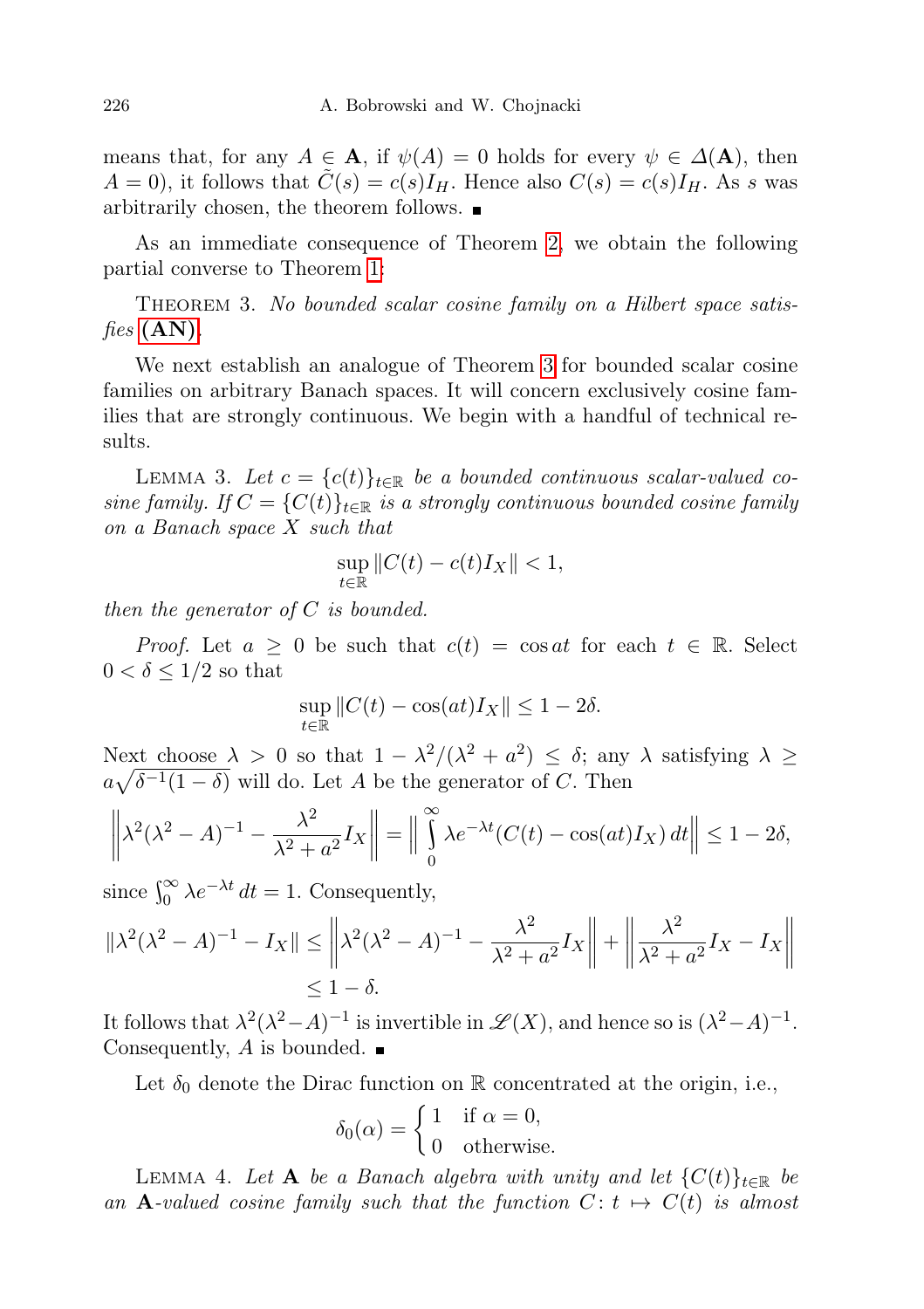periodic. Then

$$
\frac{1}{2}(1+\delta_0(\alpha))\widehat{C}(\alpha) = \widehat{C}(\alpha)^2
$$

for each  $\alpha \in \mathbb{R}$ .

*Proof.* By the cosine functional equation, for each  $\alpha \in \mathbb{R}$  and each  $s \in \mathbb{R}$ ,

<span id="page-8-0"></span>(3.3) 
$$
M_t\{e^{-i\alpha t}C(t+s)\} + M_t\{e^{-i\alpha t}C(t-s)\} = 2M_t\{e^{-i\alpha t}C(t)C(s)\}
$$

$$
= 2M_t\{e^{-i\alpha t}C(t)\}C(s)
$$

$$
= 2\widehat{C}(\alpha)C(s).
$$

Clearly,

$$
M_t\{e^{-i\alpha t}C(t+s)\} = e^{i\alpha s}M_t\{e^{-i\alpha(t+s)}C(t+s)\}
$$
  
= 
$$
e^{i\alpha s}M_t\{e^{-i\alpha t}C(t)\} = e^{i\alpha s}\widehat{C}(\alpha)
$$

and, likewise,

$$
M_t\{e^{-i\alpha t}C(t-s)\}=e^{-i\alpha s}\widehat{C}(\alpha).
$$

Therefore [\(3.3\)](#page-8-0) can be rewritten as

$$
e^{i\alpha s}\widehat{C}(\alpha) + e^{-i\alpha s}\widehat{C}(\alpha) = 2\widehat{C}(\alpha)C(s).
$$

Consequently,

$$
(1 + e^{-2i\alpha s})\widehat{C}(\alpha) = 2e^{-i\alpha s}\widehat{C}(\alpha)C(s)
$$

and further

$$
(1 + M_s \{e^{-2i\alpha s}\})\widehat{C}(\alpha) = 2\widehat{C}(\alpha)M_s \{e^{-i\alpha s}C(s)\} = 2\widehat{C}(\alpha)^2.
$$

To complete the proof, it suffices to note that  $M_s\{e^{-2i\alpha s}\} = \delta_0(\alpha)$ .

<span id="page-8-2"></span>LEMMA 5. Let **A** be a Banach algebra with unity and let  $\{C(t)\}_{t\in\mathbb{R}}$  be an A-valued cosine family such that the function  $C: t \mapsto C(t)$  is almost periodic. Then, for each  $\alpha \in \mathbb{R}$ , if  $\|\widehat{C}(\alpha)\| < 1/2$ , then  $\widehat{C}(\alpha) = 0$ .

*Proof.* By Lemma [4,](#page-7-1) for each  $\alpha \in \mathbb{R}$ ,

$$
\frac{1}{2} \|\widehat{C}(\alpha)\| \le \frac{1}{2} (1 + \delta_0(\alpha)) \|\widehat{C}(\alpha)\| = \|\widehat{C}(\alpha)^2\| \le \|\widehat{C}(\alpha)\|^2.
$$

Hence

$$
0 \leq \|\widehat{C}(\alpha)\| (\|\widehat{C}(\alpha)\| - 1/2).
$$

We see that if  $\|\widehat{C}(\alpha)\| < 1/2$ , then, necessarily,  $\|\widehat{C}(\alpha)\| \leq 0$ , implying that  $\widehat{C}(\alpha) = 0$ .

<span id="page-8-1"></span>LEMMA 6. Let  $(\epsilon_k)_{k\in\mathbb{N}}$  be a sequence of mutually independent Rademacher random variables satisfying  $P(\epsilon_k = -1) = P(\epsilon_k = 1) = 1/2$  for each  $k \in \mathbb{N}$ . Let **A** be an algebra with unity and let  $\{C(t)\}_{t \in \mathbb{R}}$  be an **A**-valued cosine family. Then

$$
C(t)^n = \mathsf{E}[C(\epsilon_1 t + \cdots + \epsilon_n t)]
$$

for each  $t \in \mathbb{R}$  and each  $n \in \mathbb{N}$ .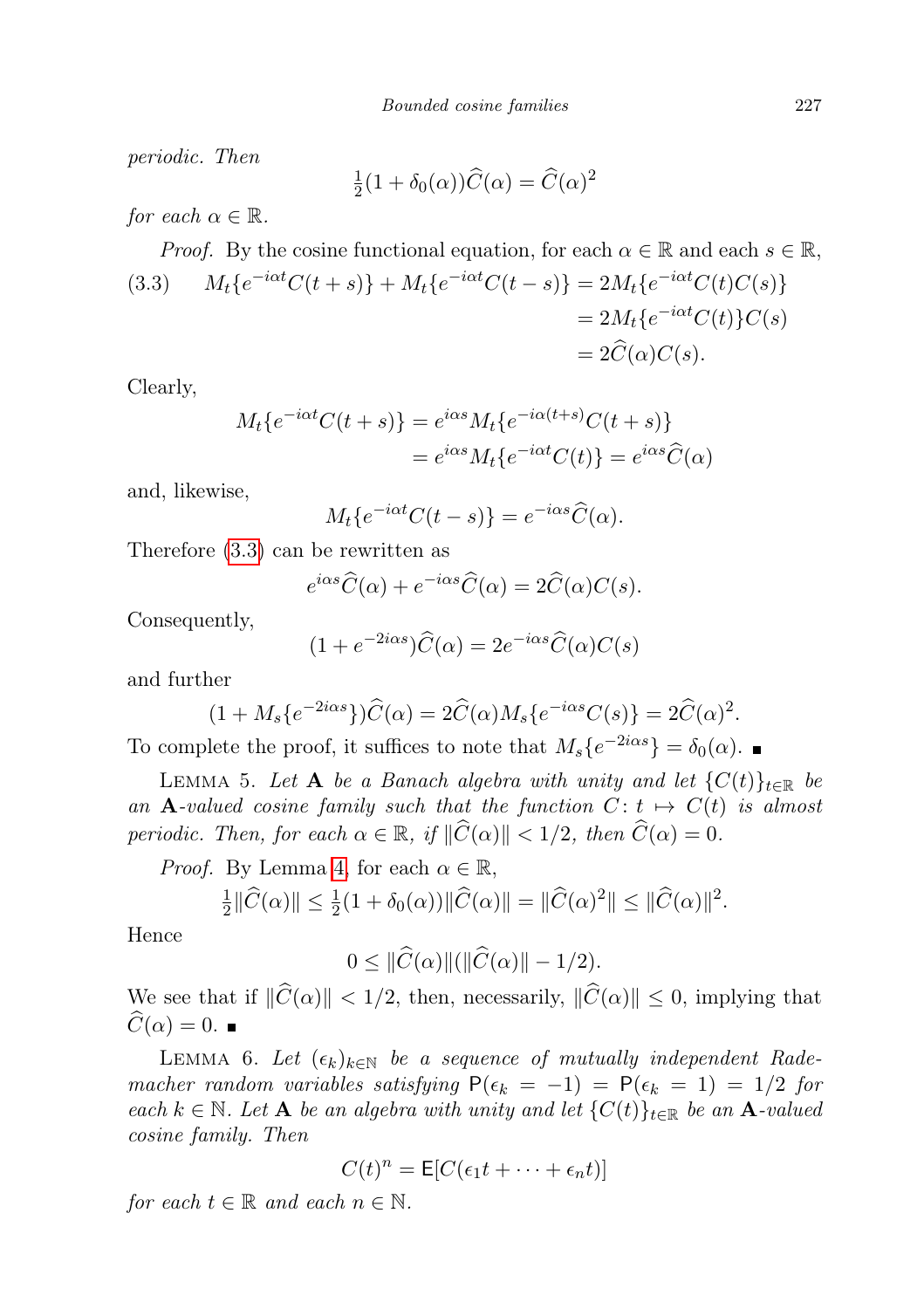*Proof.* We proceed by induction on n, with  $t \in \mathbb{R}$  being fixed arbitrarily. The statement is true for  $n = 1$  because

$$
E[C(\epsilon_1 t)] = \frac{1}{2}(C(t) + C(-t)) = C(t).
$$

Assume that the statement holds for n. Then

$$
C(t)^{n+1} = C(t)^n C(t) = \mathbb{E}[C(\epsilon_1 t + \dots + \epsilon_n t)C(t)]
$$
  
= 
$$
\mathbb{E}[\frac{1}{2}(C(\epsilon_1 t + \dots + \epsilon_n t + t) + C(\epsilon_1 t + \dots + \epsilon_n t - t))].
$$

Since the  $\epsilon_k$ 's are mutually independent, we have

$$
\frac{1}{2}(C(\epsilon_1 t + \dots + \epsilon_n t + t) + C(\epsilon_1 t + \dots + \epsilon_n t - t))
$$
  
=  $E[C(\epsilon_1 t + \dots + \epsilon_{n+1} t) | \epsilon_1, \dots, \epsilon_n],$ 

where  $\mathsf{E}[C(\epsilon_1 t + \cdots + \epsilon_{n+1}t) | \epsilon_1, \ldots, \epsilon_n]$  denotes the conditional expectation of  $C(\epsilon_1 t + \cdots + \epsilon_{n+1} t)$  given  $\epsilon_1, \ldots, \epsilon_n$ . Now the statement for  $n+1$  follows from the law of total expectation (which is a particular case of the tower property of conditional expectation):

$$
\mathsf{E}[C(\epsilon_1 t + \cdots + \epsilon_{n+1} t)] = \mathsf{E}[\mathsf{E}[C(\epsilon_1 t + \cdots + \epsilon_{n+1} t) | \epsilon_1, \ldots, \epsilon_n]].
$$

The induction is complete and so is the proof.  $\blacksquare$ 

<span id="page-9-1"></span>LEMMA 7. Let **A** be a Banach algebra with unity and let  $C_1 = \{C_1(t)\}_{t\in\mathbb{R}}$ and  $C_2 = \{C_2(t)\}_{t\in\mathbb{R}}$  be two A-valued bounded cosine families. Then, for each  $n \in \mathbb{N}$ ,

$$
||C_1^n - C_2^n||_{\infty} \le ||C_1 - C_2||_{\infty},
$$

where  $C_i^n$ ,  $i = 1, 2$ , denotes the mapping  $\mathbb{R} \ni t \mapsto C_i(t)^n \in \mathbf{A}$ .

*Proof.* Let  $(\epsilon_k)_{k\in\mathbb{N}}$  be a sequence of mutually independent Rademacher random variables. By Lemma [6,](#page-8-1) for each  $t \in \mathbb{R}$  and each  $n \in \mathbb{N}$ ,

$$
||C_1^n(t) - C_2^n(t)|| = ||\mathsf{E}[C_1(\epsilon_1 t + \dots + \epsilon_n t) - C_2(\epsilon_1 t + \dots + \epsilon_n t)]||
$$
  
\n
$$
\leq \mathsf{E}[||C_1(\epsilon_1 t + \dots + \epsilon_n t) - C_2(\epsilon_1 t + \dots + \epsilon_n t)||]
$$
  
\n
$$
\leq \mathsf{E}[||C_1 - C_2||_{\infty}] = ||C_1 - C_2||_{\infty}.
$$

Hence  $||C_1^n - C_2^n||_{\infty} \le ||C_1 - C_2||_{\infty}$ , as desired.

<span id="page-9-0"></span>LEMMA 8. Let X be a Banach space and let  $f: \mathbb{R} \to X$  be a periodic function with a period  $t_0$ . Suppose that there exists a bounded function  $g: \mathbb{R} \to X$ such that

$$
f(t) = g(t + t_0) - g(t)
$$

for each  $t \in \mathbb{R}$ . Then  $f(t) = 0$  for each  $t \in \mathbb{R}$ .

*Proof.* For each  $t \in \mathbb{R}$ , we have

$$
g(t + t_0) = g(t) + f(t)
$$

and also

$$
g(t) = g(t - t_0) + f(t - t_0) = g(t - t_0) + f(t).
$$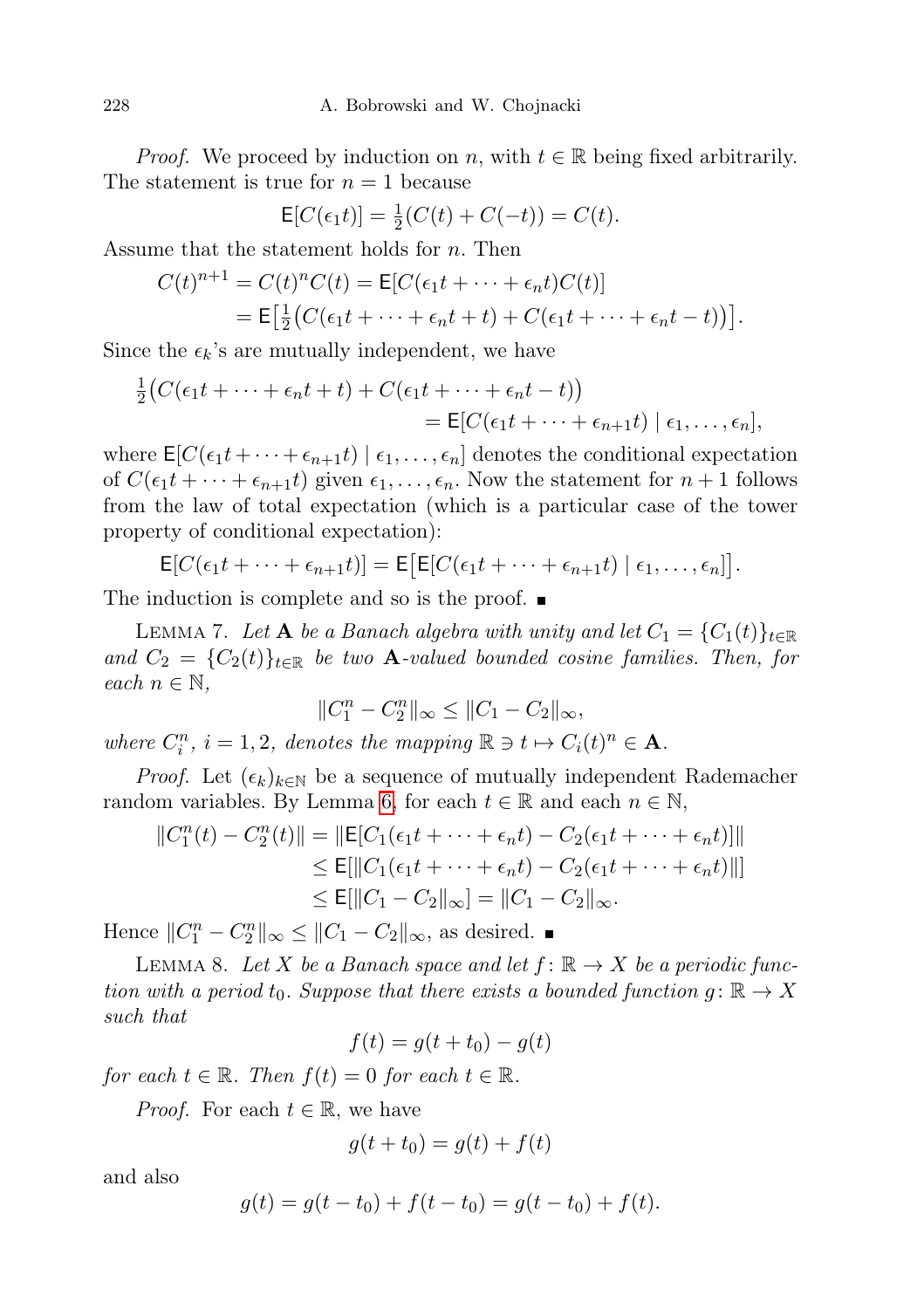Hence

$$
g(t + t_0) - g(t) = g(t) - g(t - t_0),
$$

showing that the function  $t \mapsto g(t + t_0) - g(t)$  is periodic with period  $t_0$ . Now, for each  $n \in \mathbb{N}$  and each  $t \in \mathbb{R}$ ,

$$
g(t + nt_0) - g(t) = \sum_{k=1}^{n} (g(t + kt_0) - g(t + (k - 1)t_0))
$$
  
=  $n(g(t + t_0) - g(t)) = nf(t).$ 

Since  $g(t + nt_0) - g(t)$  stays bounded as  $n \to \infty$ , it follows that  $f(t) = 0$ .

<span id="page-10-0"></span>LEMMA 9. Let **A** be a Banach algebra with a unity e and let  $\{C(t)\}_{t\in\mathbb{R}}$ be a bounded continuous **A**-valued cosine family. Suppose that  $C(t_0) = e$  for some  $t_0 \in \mathbb{R}$ . Then the function  $t \mapsto C(t)$  is periodic with period  $t_0$ .

*Proof.* For each  $t \in \mathbb{R}$ , set

$$
F(t) = C(t + t0) - C(t).
$$

We have, for each  $t \in \mathbb{R}$ ,

$$
C(t + 2t0) + C(t) = 2C(t + t0)C(t0) = 2C(t + t0),
$$

and so

$$
C(t + 2t_0) - C(t + t_0) = C(t + t_0) - C(t),
$$

which means that  $F(t + t_0) = F(t)$  for each  $t \in \mathbb{R}$ . Applying Lemma [8](#page-9-0) with F as f and C as g, we deduce that  $F(t) = 0$  for every  $t \in \mathbb{R}$ . Hence  $C(t + t_0) = C(t)$  for every  $t \in \mathbb{R}$ .

Before formulating the main result of the remainder of this section, we recall some definitions and facts that will be needed in its proof.

Let X be a Banach space. Recall that a subset  $\Gamma \subset X'$  is total if, for any  $x \in X$ ,  $\langle x, x' \rangle = 0$  for all  $x' \in \Gamma$  implies  $x = 0$ .

Let  $\mathcal M$  be a  $\sigma$ -algebra of subsets of a set  $\Omega$  and let  $\Gamma$  be a total subset of X'. A spectral measure of class  $\Gamma$  is a map  $E: \mathscr{M} \to \mathscr{L}(X)$  such that

- (i)  $E(\emptyset) = 0$  and  $E(\Omega) = I_X$ ;
- (ii)  $E(\omega \cap \omega') = E(\omega)E(\omega')$  for any  $\omega, \omega' \in \mathcal{M}$ ;
- (iii)  $\omega \mapsto \langle E(\omega)x, x'\rangle$  is  $\sigma$ -additive for any  $x \in X$  and  $x' \in \Gamma$ ;
- (iv)  $\sup_{\omega \in \Omega} ||E(\omega)|| < \infty$ .

It follows from the Orlicz–Pettis theorem that any spectral measure of class X' is strongly  $\sigma$ -additive—that is, the function  $\mathscr{M} \ni \omega \mapsto E(\omega)x \in E$  is  $\sigma$ -additive for each  $x \in X$ .

The spectrum of an operator  $T \in \mathscr{L}(X)$  is denoted by  $\sigma(T)$ . For  $T \in$  $\mathscr{L}(X)$  and a linear subspace Y of X such that  $T(Y) \subset Y$ ,  $T|_Y$  denotes the restriction of  $T$  to  $Y$ .

The Borel  $\sigma$ -algebra of a topological space Y is designated by  $\mathscr{B}(Y)$ .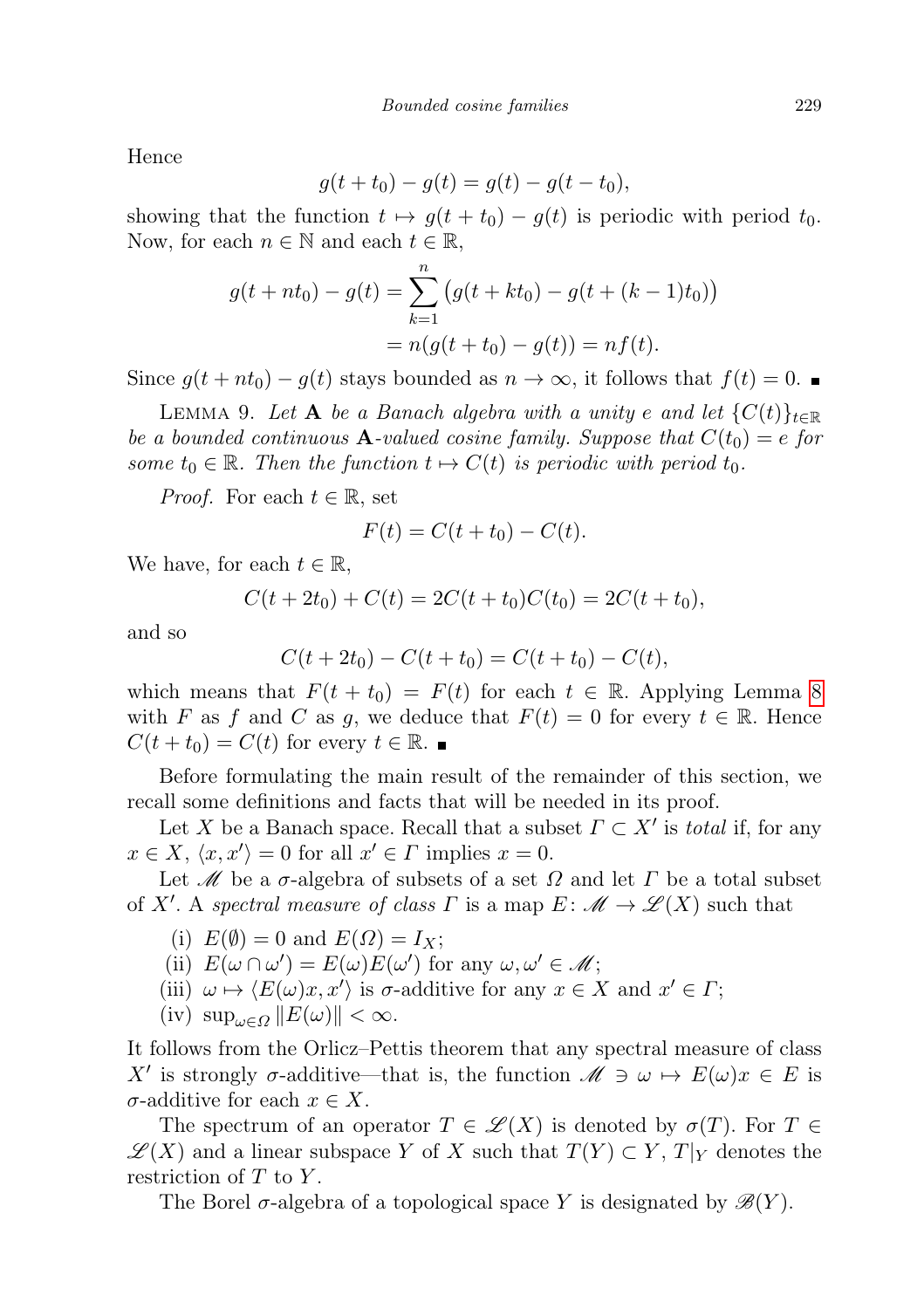Following Dunford [\[9\]](#page-21-7) (cf. also [\[8,](#page-21-8) [10,](#page-21-9) [11\]](#page-21-10)), an operator  $T \in \mathcal{L}(X)$  is called prespectral of class Γ if there is a spectral measure  $E: \mathcal{B}(\mathbb{C}) \to \mathcal{L}(X)$ of class  $\Gamma$  such that

- (i)  $TE(\omega) = E(\omega)T$  for each  $\omega \in \mathscr{B}(\mathbb{C}),$
- (ii)  $\sigma(T|_{E(\omega)X}) \subset \overline{\omega}$  for each  $\omega \in \mathscr{B}(\mathbb{C})$ , with the bar denoting set closure.

The spectral measure  $E: \mathscr{M} \to \mathscr{L}(X)$  of class  $\Gamma$  satisfying (i) and (ii) is uniquely determined by  $T$  and is called the *resolution of the identity of class*  $\Gamma$  for T [\[8,](#page-21-8) Theorem 5.13]. Any resolution of the identity E for a prespectral operator  $T \in \mathscr{L}(X)$ , of some class, is supported on  $\sigma(T)$  in the sense that  $E(\sigma(T)) = I_X$ . In general, a prespectral operator of some class can also be a prespectral operator of another class, with a possibly different resolution of the identity [\[14\]](#page-21-11) (see also [\[8,](#page-21-8) Example 5.35]).

If  $T \in \mathscr{L}(X)$  has the form

$$
T = \int_{\sigma(T)} \lambda \, dE(\lambda),
$$

where  $E: \mathscr{B}(\mathbb{C}) \to \mathscr{L}(X)$  is a spectral measure of class  $\Gamma$ , then  $T$  is a prespectral operator of class  $\Gamma$  and  $E$  is its resolution of the identity of class  $\Gamma$ . In this case,  $T$  is termed a scalar-type operator of class  $\Gamma$ .

An operator  $Q \in \mathscr{L}(X)$  is called *quasinilpotent* if  $\lim_{n \to \infty} ||Q^n||^{1/n} = 0$ , which is equivalent to  $\sigma(Q) = \{0\}.$ 

If  $T \in \mathscr{L}(X)$  is a prespectral operator with resolution of the identity E of class  $\Gamma$  and if

<span id="page-11-0"></span>(3.4) 
$$
S = \int_{\sigma(T)} \lambda \, dE(\lambda), \quad Q = T - S,
$$

then  $S$  is a scalar-type operator with resolution of the identity  $E$  of class  $Γ$  and  $Q$  is a quasinilpotent operator commuting with  ${E(ω) | ω ∈ \mathscr{B}(C)}$ ; moreover  $\sigma(T) = \sigma(S)$ . This characterisation of prespectral operators has a partial converse: If  $S \in \mathcal{L}(X)$  is a scalar-type operator with resolution of the identity E of class  $\Gamma$  and  $\overline{Q}$  is a quasinilpotent operator commuting with  ${E(\omega) \mid \omega \in \mathscr{B}(\mathbb{C})}$ , then  $S + Q$  is prespectral with resolution of the identity E of class  $\Gamma$ ; moreover,  $\sigma(S+Q) = \sigma(S)$  [\[8,](#page-21-8) Theorem 5.15].

The decomposition  $T = S + Q$  in [\(3.4\)](#page-11-0) is called the *Jordan decomposition* of  $T$ . It does not depend on the spectral measure  $E$  used to define  $S$  (and, effectively, also  $Q$ —all spectral measures for which T is prespectral yield the same S and Q. This follows from the fact that if an operator  $T \in \mathscr{L}(X)$ , prespectral or not, can be represented as  $T = S + Q = S_0 + Q_0$ , where  $S, S_0 \in$  $\mathscr{L}(X)$  are scalar-type prespectral, and  $Q, Q_0 \in \mathscr{L}(X)$  are quasinilpotent and satisfy  $SQ = QS$  and  $S_0Q_0 = Q_0S_0$ , then  $S = S_0$  and  $Q = Q_0$  [\[8,](#page-21-8) Theorem 5.23]. If  $T \in \mathcal{L}(X)$  can be written as  $T = S + Q$  with  $S \in \mathcal{L}(X)$  of scalar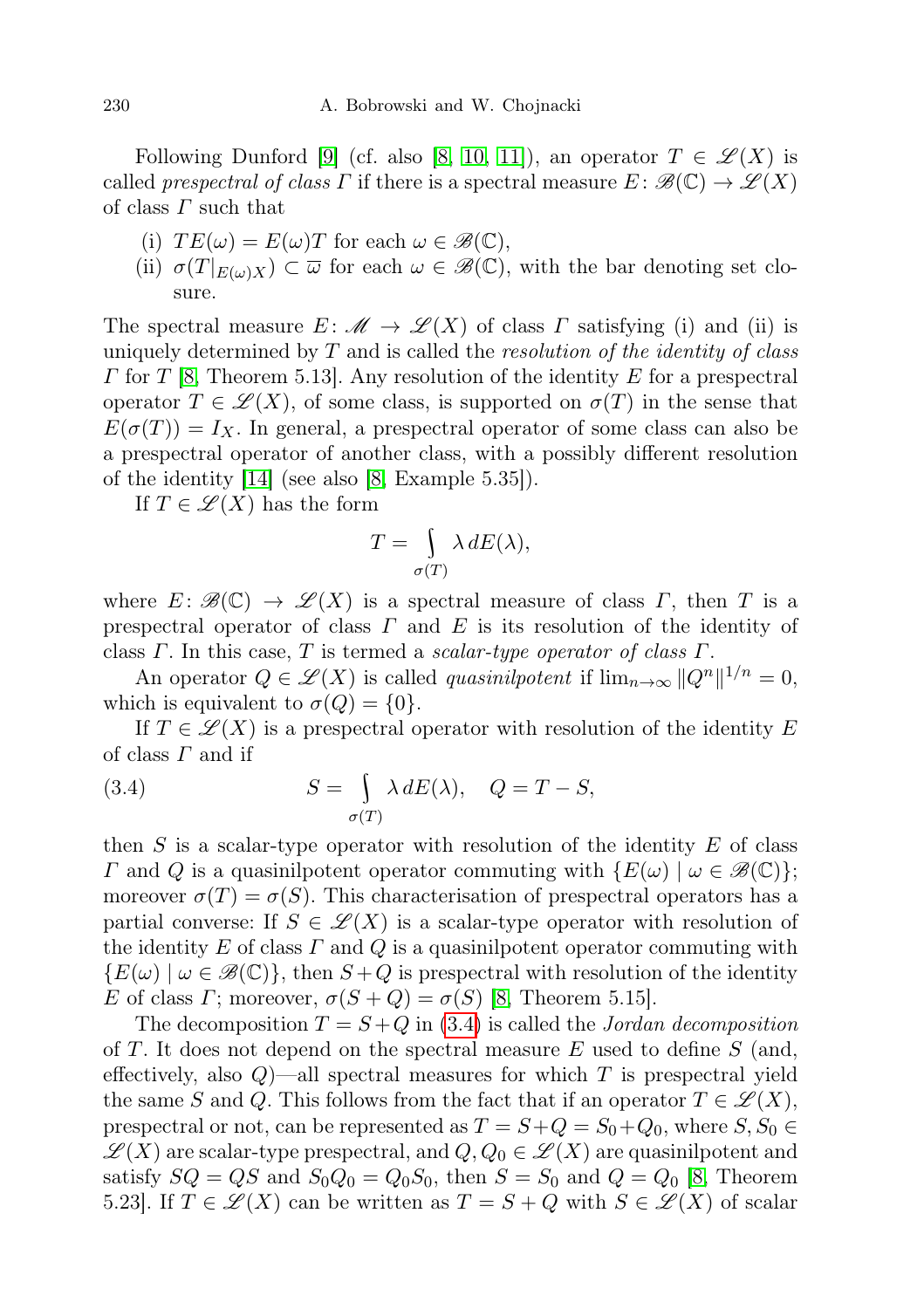type and  $Q \in \mathcal{L}(X)$  quasinilpotent with  $SQ = QS$ , then S is said to be the scalar part of T and Q is its radical part.

An operator  $T \in \mathscr{L}(X)$  is a spectral operator if it is a prespectral operator of class  $X'$ . In this case, T has a unique resolution of the identity [\[8,](#page-21-8) Theorem 6.7. An operator  $T \in \mathscr{L}(X)$  is spectral if and only if it has the form  $T =$  $S+Q$ , where  $S \in \mathcal{L}(X)$  is a scalar-type spectral operator (i.e., a scalar-type operator of class  $X'$  and  $Q \in \mathcal{L}(X)$  is a quasinilpotent operator which commutes with  $S$ . The operators  $T$  and  $S$  have the same spectrum and the same resolution of the identity [\[8,](#page-21-8) Theorem 6.8].

<span id="page-12-0"></span>THEOREM 4. Let  $c = \{c(t)\}_{t \in \mathbb{R}}$  be a bounded continuous scalar-valued cosine family. If  $C = {C(t)}_{t \in \mathbb{R}}$  is a strongly continuous bounded cosine family on a Banach space X such that

$$
\sup_{t \in \mathbb{R}} \|C(t) - c(t)I_X\| < 1/2,
$$

then  $C(t) = c(t)I_X$  for every  $t \in \mathbb{R}$ .

*Proof.* Let **A** be the smallest complex Banach subalgebra of  $\mathscr{L}(X)$  containing all the operators  $C(t)$ . The algebra **A** is a commutative Banach algebra with  $I_X$  as its identity. Let  $\Delta(A)$  be the set of all complex-valued homomorphisms on **A**. Fix  $\phi \in \Delta(\mathbf{A})$  and  $s \in \mathbb{R}$  arbitrarily. Consider two scalar-valued cosine sequences  $c_1 = \{c_1(n)\}_{n\in\mathbb{N}}$  and  $c_2 = \{c_2(n)\}_{n\in\mathbb{N}}$  defined by

$$
c_1(n) = \phi(C(ns)) \quad \text{and} \quad c_2(n) = c(ns)
$$

for all  $n \in \mathbb{N}$ . Using the same argument as in the proof of Theorem [2,](#page-5-1) we see that there exist  $a, b \in \mathbb{T}$  such that

$$
c_1(n) = \frac{1}{2}(a^n + a^{-n})
$$
 and  $c_2(n) = \frac{1}{2}(b^n + b^{-n})$ 

and also

$$
|c_1(n) - c_2(n)| \leq ||C(ns) - c(ns)I_X||
$$

for every  $n \in \mathbb{N}$ . Consequently,

$$
\limsup_{n \to \infty} |a^n + a^{-n} - (b^n + b^{-n})| \le 2 \sup_{t \in \mathbb{R}} ||C(t) - c(t)I_X|| < 1,
$$

where the rightmost inequality holds by assumption. Reprising the familiar argument, we have either  $a = b$  or  $a = b^{-1}$  by Lemma [2,](#page-5-0) and this in turn implies that  $c_1 = c_2$ . In particular,  $\phi(C(s)) = \phi(c(s)I_X)$ . Since  $\phi$  was arbitrarily chosen, it follows that the operator

$$
Q(s) = C(s) - c(s)I_X
$$

is a quasinilpotent element of **A**:  $\phi(Q(s)) = 0$  holds for every  $\phi \in \Delta(\mathbf{A}),$ or equivalently,  $\lim_{n\to\infty} ||Q(s)^n||^{1/n} = 0$ . By virtue of the representation  $C(s) = c(s)I_X + Q(s)$  and the fact that  $c(s)I_X$  commutes with  $Q(s)$ ,  $C(s)$ is a spectral operator, with  $c(s)I_X$  being the scalar part of  $C(s)$  and  $Q(s)$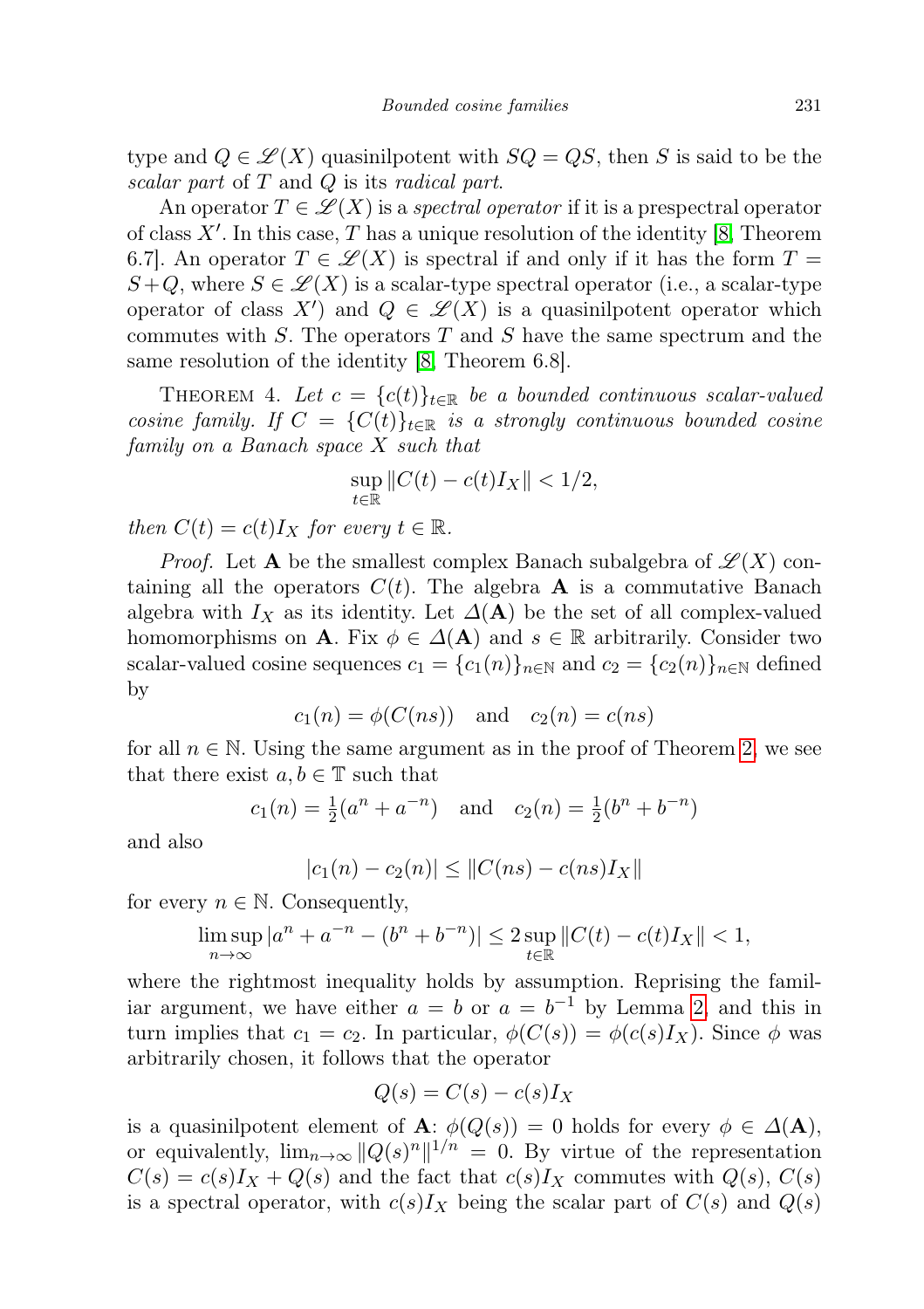being the radical part of  $C(s)$ . We remark here that the scalarity of any operator of the form  $aI_X$ , where  $a \in \mathbb{C}$ , follows from the fact that

$$
aI_X = \int\limits_{\{a\}} \lambda \, dE(\lambda),
$$

where  $E$  is the spectral measure given by

$$
E(\omega) = \delta_a(\omega) I_X \quad (\omega \in \mathscr{B}(\mathbb{C}))
$$

with  $\delta_a$  being the Dirac measure concentrated on a, i.e.,

$$
\delta_a(\omega) = \begin{cases} 1 & \text{if } a \in \omega, \\ 0 & \text{otherwise} \end{cases}
$$

for each  $\omega \in \mathscr{B}(\mathbb{C})$ .

Let  $t_0$  be a period of c. Then, of course,  $c(t_0) = 1$ . By Lemma [7](#page-9-1) and the assumption, for each  $n \in \mathbb{N}$ ,

$$
||C(t_0)^n - I_X|| = ||C(t_0)^n - c(t_0)^n I_X|| \le \sup_{t \in \mathbb{R}} ||C(t) - c(t)I_X|| < 1/2.
$$

Hence, firstly,

$$
||C(t_0)^n|| \le 1 + 1/2
$$

and, secondly,  $C(t_0)^n$  is invertible in  $\mathscr{L}(X)$  and

$$
||C(t_0)^{-n}|| \le (1 - 1/2)^{-1} = 2.
$$

It follows that  $C(t_0)$  is doubly power bounded, i.e.,

$$
\sup_{n\in\mathbb{Z}}\|C(t_0)^n\|<\infty.
$$

According to a theorem proved independently by Fixman [\[14\]](#page-21-11) and Foguel [\[15\]](#page-21-12) and further extended by Dowson  $|7|$  (see also  $|8$ , Theorem 10.17), every doubly power bounded spectral operator is of scalar type. Hence  $C(t_0)$  is scalar-type spectral. By the uniqueness of the Jordan decomposition,

$$
C(t_0) = c(t_0)I_X = I_X.
$$

With this result in hand, Lemma [9](#page-10-0) now ensures that the function  $C: t \mapsto$  $C(t)$  is periodic with period  $t_0$ . By Lemma [3,](#page-7-2) C is continuous under the operator norm topology on  $\mathscr{L}(X)$ . Thus C is an  $\mathscr{L}(X)$ -valued almost periodic function. Let  $a \in \mathbb{R}$  be such that  $c(t) = \cos at$  for each  $t \in \mathbb{R}$ . Then, clearly,  $\hat{c}(\alpha) = 0$  unless  $\alpha = a$  or  $\alpha = -a$ . Since

$$
\|\widehat{C}(\alpha) - \widehat{c}(\alpha)I_X\| = \|M_t\{e^{-i\alpha t}C(t) - e^{-i\alpha t}c(t)I_X\}\|
$$
  
\n
$$
\leq M_t\{\|e^{-i\alpha t}C(t) - e^{-i\alpha t}c(t)I_X\|\}
$$
  
\n
$$
\leq \sup_{t \in \mathbb{R}} \|C(t) - c(t)I_X\| < 1/2,
$$

it follows that  $\|\widehat{C}(\alpha)\| < 1/2$  whenever  $\alpha \in \mathbb{R} \setminus \{-a, a\}$ . In view of Lemma [5,](#page-8-2)  $\widehat{C}(\alpha) = 0$  for each  $\alpha \in \mathbb{R} \setminus \{-a, a\}$ . By the uniqueness of the Fourier–Bohr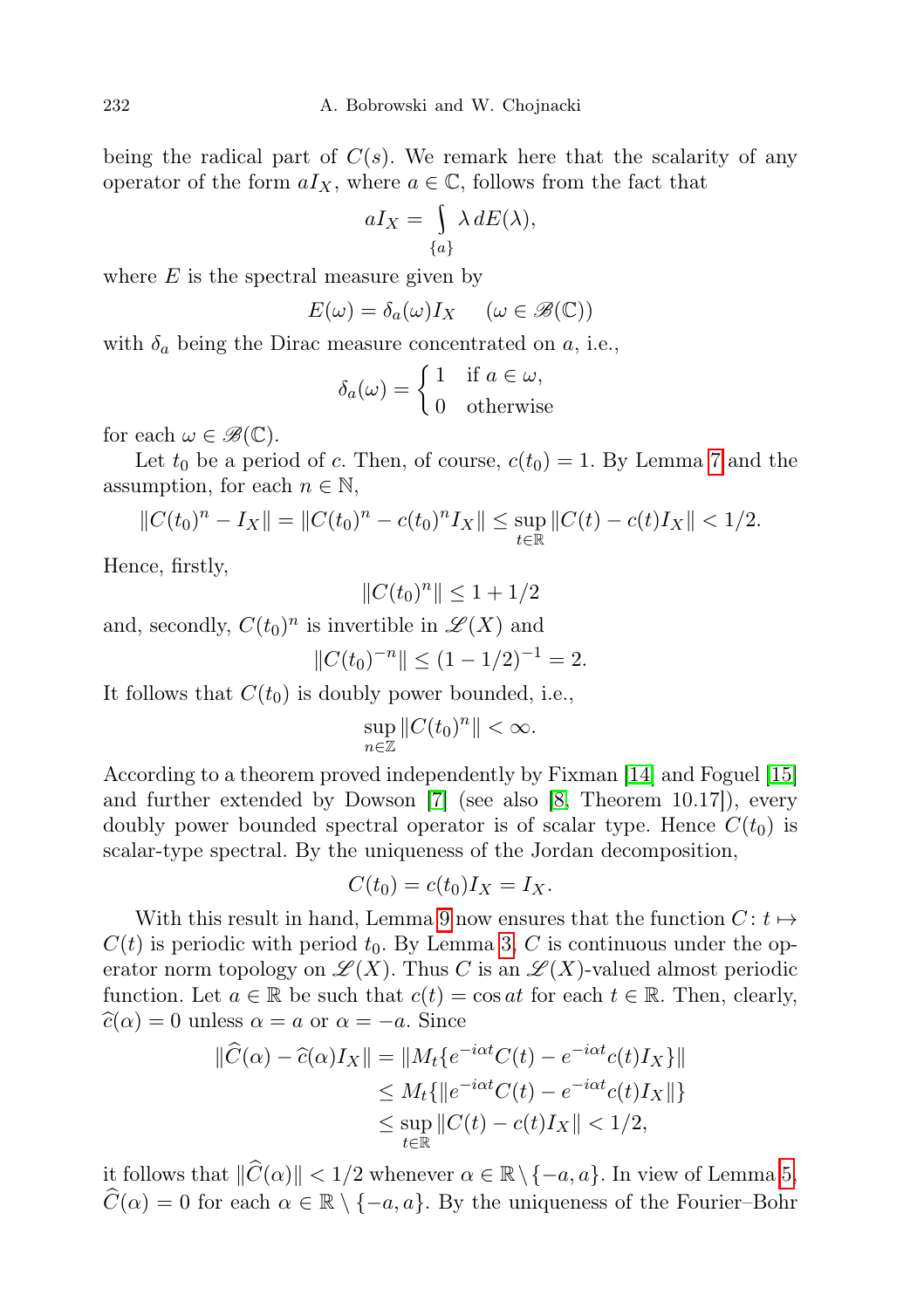expansion,

$$
C(t) = e^{iat}\widehat{C}(a) + e^{-iat}\widehat{C}(-a)
$$

for each  $t \in \mathbb{R}$ . Since C is even, we have  $\widehat{C}(a) = \widehat{C}(-a)$ , and so

$$
C(t) = (e^{iat} + e^{-iat})\widehat{C}(a)
$$

for each  $t \in \mathbb{R}$ . Letting  $t = 0$  in the above formula yields

$$
\widehat{C}(a) = \frac{1}{2}I_X.
$$

Therefore, finally,

$$
C(t) = \frac{1}{2}(e^{iat} + e^{-iat})I_X = c(t)I_X
$$

for each  $t \in \mathbb{R}$ , as was to be proved.  $\blacksquare$ 

As an immediate consequence of Theorem [5,](#page-14-0) we obtain the following partial converse to Theorem [1:](#page-4-1)

<span id="page-14-0"></span>THEOREM 5. No bounded strongly continuous scalar cosine family on a Banach space satisfies [\(ACN\)](#page-3-0).

4. Isolated points within cosine families, semigroups, and groups. We are now going to look at the results obtained in the previous section from a slightly different perspective.

Let X be a Banach space and let  $Cos_{b,sc}^{norm}(X)$  denote the set of all bounded strongly continuous cosine families on  $X$  turned into a metric space by defining the distance  $d(C, \tilde{C})$  between two cosine functions C and  $\tilde{C}$  in  $Cos_{b,sc}^{norm}(X)$  as

$$
d(C, \tilde{C}) = \sup_{t \in \mathbb{R}} ||C(t) - \tilde{C}(t)||.
$$

It follows from Theorem [4](#page-12-0) that scalar cosine families form isolated points of  $Cos_{b,sc}^{norm}(X)$ , whereas Theorem [1](#page-4-1) guarantees that there are no other isolated points in this space. In other words, we have the following result:

<span id="page-14-1"></span>THEOREM 6. If  $X$  is a Banach space, then the isolated points of  $Cos_{b,sc}^{norm}(X)$  are precisely the scalar cosine families in  $Cos_{b,sc}^{norm}(X)$ .

Remarkably, the picture displayed in Theorem [6](#page-14-1) changes when we turn our attention to semigroups of operators. Let  $Semil_{b,sc}^{norm}(X)$  denote the set of all bounded strongly continuous semigroups on  $X$  made into a metric space by means of the metric

$$
d(S, \tilde{S}) = \sup_{t \ge 0} ||S(t) - \tilde{S}(t)|| \quad (S, \tilde{S} \in Semi_{b, sc}^{norm}(X)).
$$

<span id="page-14-2"></span>It transpires that the isolated points of  $Semi<sub>b,sc</sub><sup>norm</sup>(X)$  constitute only a small fraction of the set of all scalar semigroups in  $Semi_{b,sc}^{norm}(X)$ , where the term "scalar semigroup" has a meaning analogous to the corresponding term for cosine families.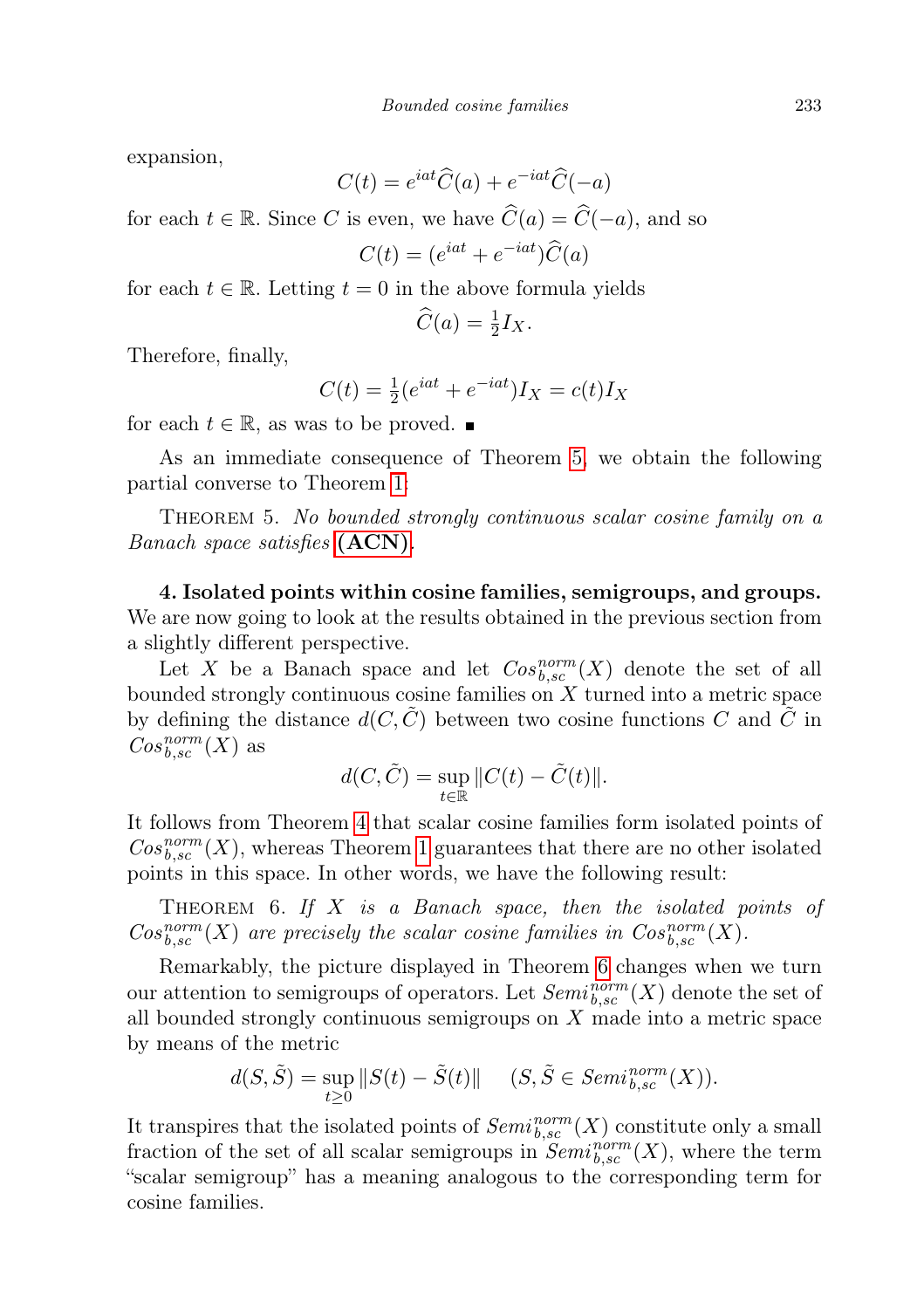THEOREM 7. If  $X$  is a complex Banach space, then the isolated points of  $Semi<sub>b,sc</sub><sup>norm</sup>(X)$  are precisely the scalar semigroups of the form

$$
S(t) = e^{iat}I_X \quad (t \ge 0, a \in \mathbb{R}).
$$

If X is a real Banach space, then the only isolated point of  $Semi_{b,sc}^{norm}(X)$  is the identity semigroup defined by  $S(t) = I_X$  for each  $t \geq 0$ .

The first step in the proof of Theorem [7](#page-14-2) is based on our Theorem [8](#page-15-0) below. We omit the proof of the latter result as it is essentially the same as the proof of Theorem [1.](#page-4-1)

<span id="page-15-0"></span>THEOREM 8. Let  $S = \{S(t)\}_{t\geq 0}$  be a bounded non-scalar semigroup on a Banach space X. Then there exists a sequence  $S_n = \{S_n(t)\}_{t\geq 0}, n = 1, 2, \ldots$ , of semigroups on X such that  $S_n \neq S$  for every  $n \in \mathbb{N}$  and  $\lim_{n \to \infty} S_n(t) =$  $S(t)$  in operator norm uniformly in  $t \geq 0$ . Moreover, if S is strongly continuous, then each  $S_n$  may be assumed to be strongly continuous.

Proof of Theorem [7.](#page-14-2) It follows from Theorem [8](#page-15-0) that any isolated point of  $Semil<sub>b,sc</sub><sup>norm</sup>(X)$  is necessarily a scalar semigroup.

Assume now that the space X is complex. For any  $z \in \mathbb{C}$ , let  $S_{[z]} =$  $\{S_{[z]}(t)\}_{t\geq 0}$  be the semigroup on X given by

$$
S_{[z]}(t) = e^{zt} I_X \quad (t \ge 0).
$$

Every scalar semigroup in  $Semil<sub>b,sc</sub>^{norm}(X)$  is of the form  $S_{[z]}$  for some z with  $\Re z \leq 0$ . We next show that if a semigroup  $S_{[z]}$  is an isolated point of  $Semil_{b,sc}^{norm}(X)$ , then necessarily  $\Re z = 0$ .

Fix  $\lambda > 0$  arbitrarily. If  $0 < \mu < \lambda$ , then, as is easily checked, the function  $t \mapsto e^{-\mu t} - e^{-\lambda t}$  on  $[0, \infty)$  is non-negative and attains its maximum at  $t_{\lambda,\mu} = (\ln \mu - \ln \lambda)/(\mu - \lambda)$ . Since  $\lim_{\mu \to \lambda} t_{\lambda,\mu} = \lambda^{-1}$ , we see that, for any  $a \in \mathbb{R}$ , the expression

$$
\sup_{t \ge 0} \|S_{[-\mu + ia]}(t) - S_{[-\lambda + ia]}(t)\| = e^{-\mu t_{\lambda, \mu}} - e^{-\lambda t_{\lambda, \mu}}
$$

converges to 0 as  $\mu \to \lambda$ . Hence  $S_{[-\lambda + i a]}$  is not an isolated point of  $Semi<sub>b,sc</sub><sup>norm</sup>(X).$ 

We now show that, for each  $a \in \mathbb{R}$ ,  $S_{[ia]}$  is an isolated point of  $Semi<sub>b,sc</sub><sup>norm</sup>(X)$ . The proof will rely on the following result.

<span id="page-15-1"></span>LEMMA 10. For any semigroup  $T = {T(t)}_{t\geq0}$  in  $Semi_{b,sc}^{norm}(X)$ , if

$$
\sup_{t\geq 0} \|T(t) - I_X\| < 1,
$$

then  $T(t) = I_X$  for every  $t \geq 0$ .

Assuming this for now, note that if S is a semigroup in  $Semil_{b,sc}^{norm}(X)$ such that  $\sup_{t\geq 0} ||S(t) - e^{iat}I_X|| < 1$ , then  $\sup_{t\geq 0} ||e^{-iat}S(t) - I_X|| < 1$  and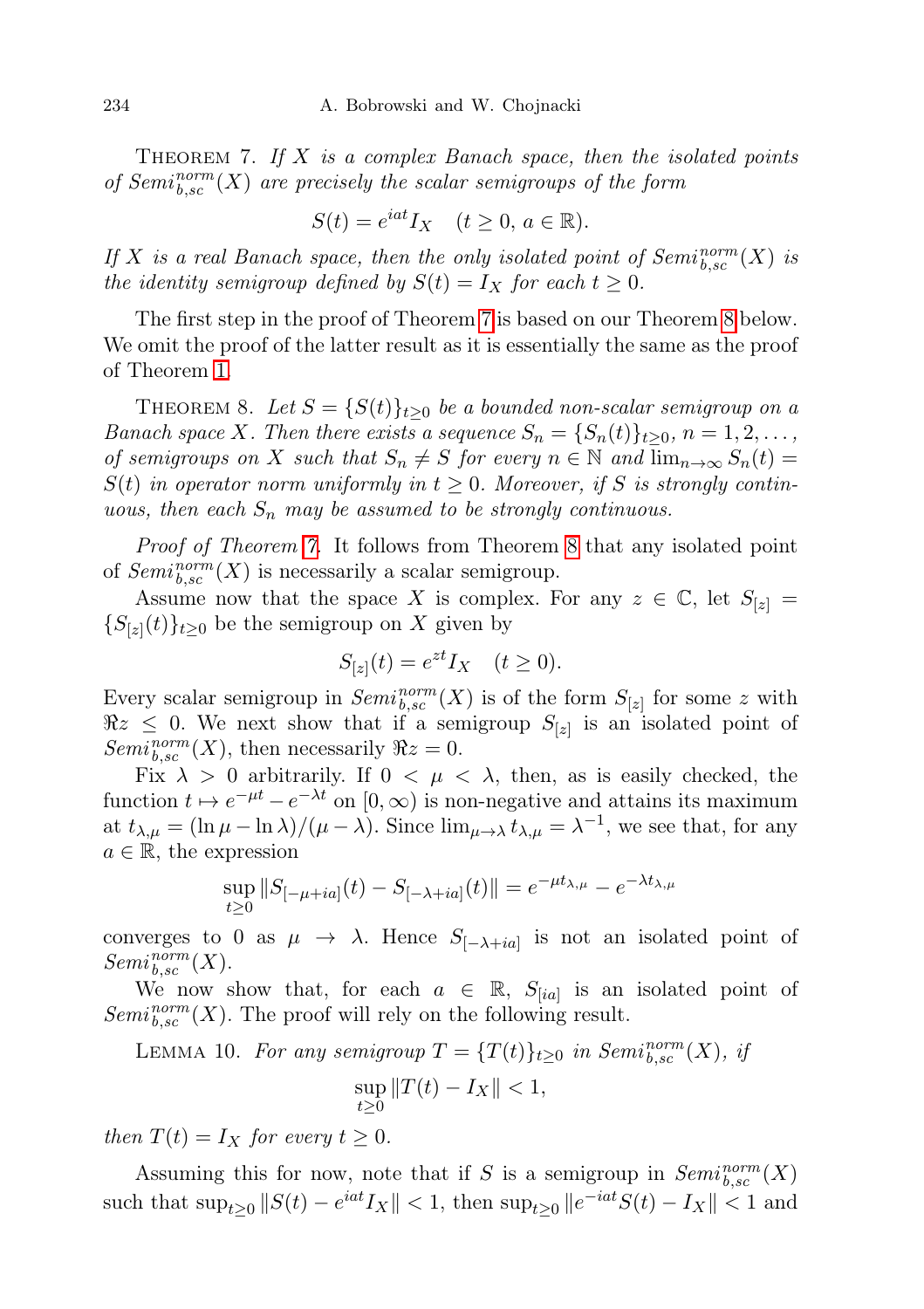this then implies that  $e^{-iat}S(t) = I_X$  for each  $t \geq 0$  so that  $S = S_{[ia]},$  with the immediate consequence that  $S_{[ia]}$  is an isolated point of  $Semih, sc(X)$ .

*Proof of Lemma [10.](#page-15-1)* Let  $T = {T(t)}_{t\geq 0}$  be a semigroup in  $Semil_{b,sc}^{norm}(X)$ satisfying  $\sup_{t>0} ||T(t) - I_X|| = 1 - \delta$  for some  $0 < \delta < 1$ . Let A be the generator of  $T$ . Arguing as in the proof of Lemma [3,](#page-7-2) we first conclude that A is bounded, so that  $T(t) = e^{tA}$  for all  $t \geq 0$ . Next, for each  $t \geq 0$ , we let

$$
U(t) = -\sum_{n=1}^{\infty} \frac{1}{n} (I_X - e^{tA})^n \in \mathcal{L}(X).
$$

Then the mapping  $t \mapsto U(t)$  is differentiable on  $(0, \infty)$  and

$$
\frac{dU(t)}{dt} = \sum_{n=1}^{\infty} (I_X - e^{tA})^{n-1} e^{tA} A = e^{-tA} e^{tA} A = A.
$$

Since  $U(0) = 0$ , it follows that  $U(t) = At$  for all  $t \geq 0$ . On the other hand,

$$
||U(t)|| \le \sum_{n=1}^{\infty} \frac{1}{n} (1 - \delta)^n = -\ln \delta < \infty
$$

for every  $t \geq 0$ , implying that U is bounded. This, however, is impossible unless  $A = 0$ . (We remark that the condition sup<sub>t</sub><sub>>0</sub>  $||T(t) - I_X|| < 1$  is optimal: for any  $\lambda > 0$ , we have  $\sup_{t \geq 0} ||I_X - e^{-\lambda t}I_X|| = 1$ , while  $e^{-\lambda t} \neq 1$ whenever  $t > 0$ .

Finally, we note that if the space  $X$  is real, then every scalar semigroup in  $Semi_{b,sc}^{norm}(X)$  is of the form  $S_{[-\lambda]}$  for some  $\lambda \geq 0$ . This observation along with straightforward modifications of the proof given thus far establishes the result in the real case.

We remark that Lemma [10](#page-15-1) can be readily deduced from the following generalisation of a result of  $Cox$  [\[6\]](#page-21-14): If **A** is a normed algebra with an identity e and a is an element of **A** such that  $\sup_{n \in \mathbb{N}} ||a^n - e|| < 1$ , then  $a = e$ . Cox's original result concerned the case of square matrices of a given size. This was later extended to bounded operators on Hilbert space by Nakamura and Yoshida [\[22\]](#page-22-1) and to an arbitrary normed algebra by Hirschfeld [\[17\]](#page-21-15) and Wallen [\[26\]](#page-22-2). The latter author gave an elementary argument using a significantly weaker hypothesis, namely that  $\|a^n - 1\| = o(n)$  and  $\liminf_{n\to\infty} n^{-1}(\|a-e\|+\|a^2-e\|+\cdots+\|a^n-e\|) < 1.$  Wils [\[27\]](#page-22-3), Chernoff [\[3\]](#page-21-16), Nagisa and Wada [\[21\]](#page-22-4), and Kalton et al.[\[18\]](#page-22-5) provided further generalisations.

Lemma [10](#page-15-1) allows us, serendipitously, to improve on the constant describing the neighbourhood of a scalar cosine family in Theorem [4](#page-12-0) in the case  $c(t) \equiv 1$ . We claim that for any strongly continuous cosine family  $C = \{C(t)\}_{t \in \mathbb{R}}$  on a Banach space X, the condition

<span id="page-16-0"></span>
$$
\sup_{t \in \mathbb{R}} \|C(t) - I_X\| < 1
$$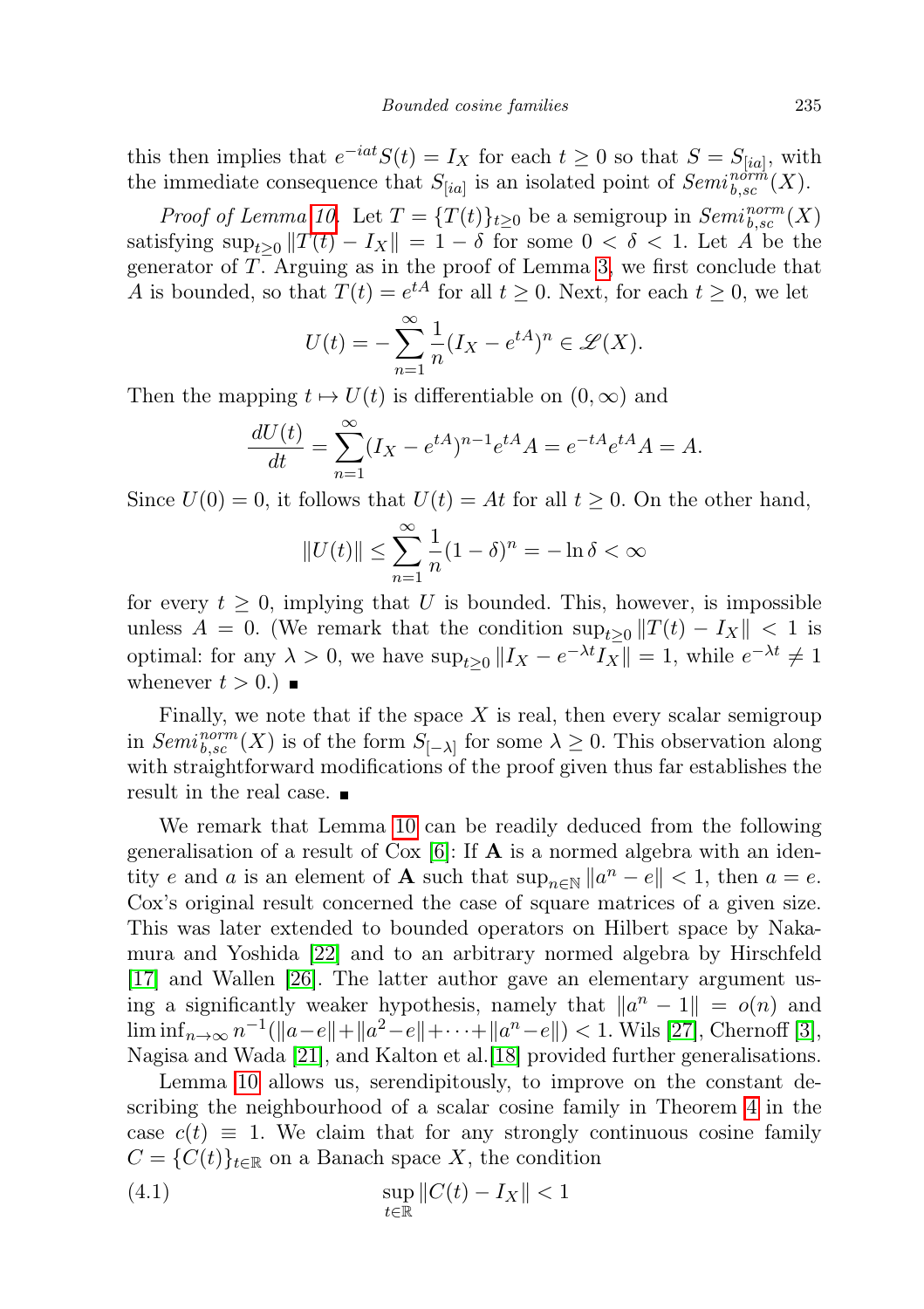implies  $C(t) = I_X$  for every  $t \in \mathbb{R}$ . Let A be the generator of C. If  $S =$  $\{S(t)\}_{t\geq 0}$  is the strongly continuous semigroup on X related to C by the abstract Weierstrass formula

$$
S(t)x = \frac{1}{\sqrt{\pi t}} \int_{0}^{\infty} e^{-\tau^2/4t} C(\tau)x d\tau \quad (t > 0, x \in X),
$$

then the generator of S coincides with A (see, e.g., [\[1,](#page-21-1) proof of Theorem  $3.14.17$  or  $[16,$  Theorem 8.7.]). Moreover, on account of  $(4.1)$ , we have  $\sup_{t>0} ||S(t) - I_X|| < 1$ . This last condition guarantees, by Lemma [10,](#page-15-1) that  $S(t) = I_X$  for each  $t \geq 0$ , and this in turn implies that  $A = 0$  and further that  $C(t) = I_X$  for each  $t \geq 0$ , establishing the claim.

We finally note that Theorem [7](#page-14-2) has a natural counterpart for groups of operators. Let X be a Banach space and let  $Grp_{b,sc}^{norm}(X)$  denote the set of all bounded strongly continuous groups on X converted into a metric space by means of the metric

$$
d(G, \tilde{G}) = \sup_{t \in \mathbb{R}} \|G(t) - \tilde{G}(t)\| \quad (G, \tilde{G} \in Grp_{b,sc}^{norm}(X)).
$$

A minor modification of the proof of Theorem [7](#page-14-2) (requiring, among other things, the use of a natural analogue of Theorem [8](#page-15-0) for groups of operators) yields the following result.

<span id="page-17-2"></span>THEOREM 9. If  $X$  is a Banach space, then the isolated points of  $Grp_{b,sc}^{norm}(X)$  are precisely the scalar groups in  $Grp_{b,sc}^{norm}(X)$ ; these are of the form

$$
G(t) = e^{iat} I_X \quad (t \in \mathbb{R}, \, a \in \mathbb{R})
$$

when  $X$  is complex, and reduce to the single identity group, defined by  $G(t) = I_X$  for every  $t \in \mathbb{R}$ , when X is real.

5. Uniform convergence in the strong operator topology. Let us introduce the following two conditions, of which the first is applicable to any given bounded cosine family  $C = \{C(t)\}_{t\in\mathbb{R}}$  on a Banach space X, and the second is of relevance when the given cosine family C is bounded and strongly continuous:

- <span id="page-17-0"></span>(AS) there exists a sequence  $C_n = \{C_n(t)\}_{t\in\mathbb{R}}$ ,  $n = 1, 2, \ldots$ , of equibounded cosine families on X such that  $C_n \neq C$  for every  $n \in \mathbb{N}$ and  $\lim_{n\to\infty} C_n(t) = C(t)$  strongly and uniformly in  $t \in \mathbb{R}$ .
- <span id="page-17-1"></span>(ACS) there exists a sequence  $C_n = \{C_n(t)\}_{t\in\mathbb{R}}$ ,  $n = 1, 2, \ldots$ , of strongly continuous equibounded cosine families on X such that  $C_n \neq C$  for every  $n \in \mathbb{N}$  and  $\lim_{n\to\infty} C_n(t) = C(t)$  strongly and uniformly in  $t\in\mathbb{R}$ .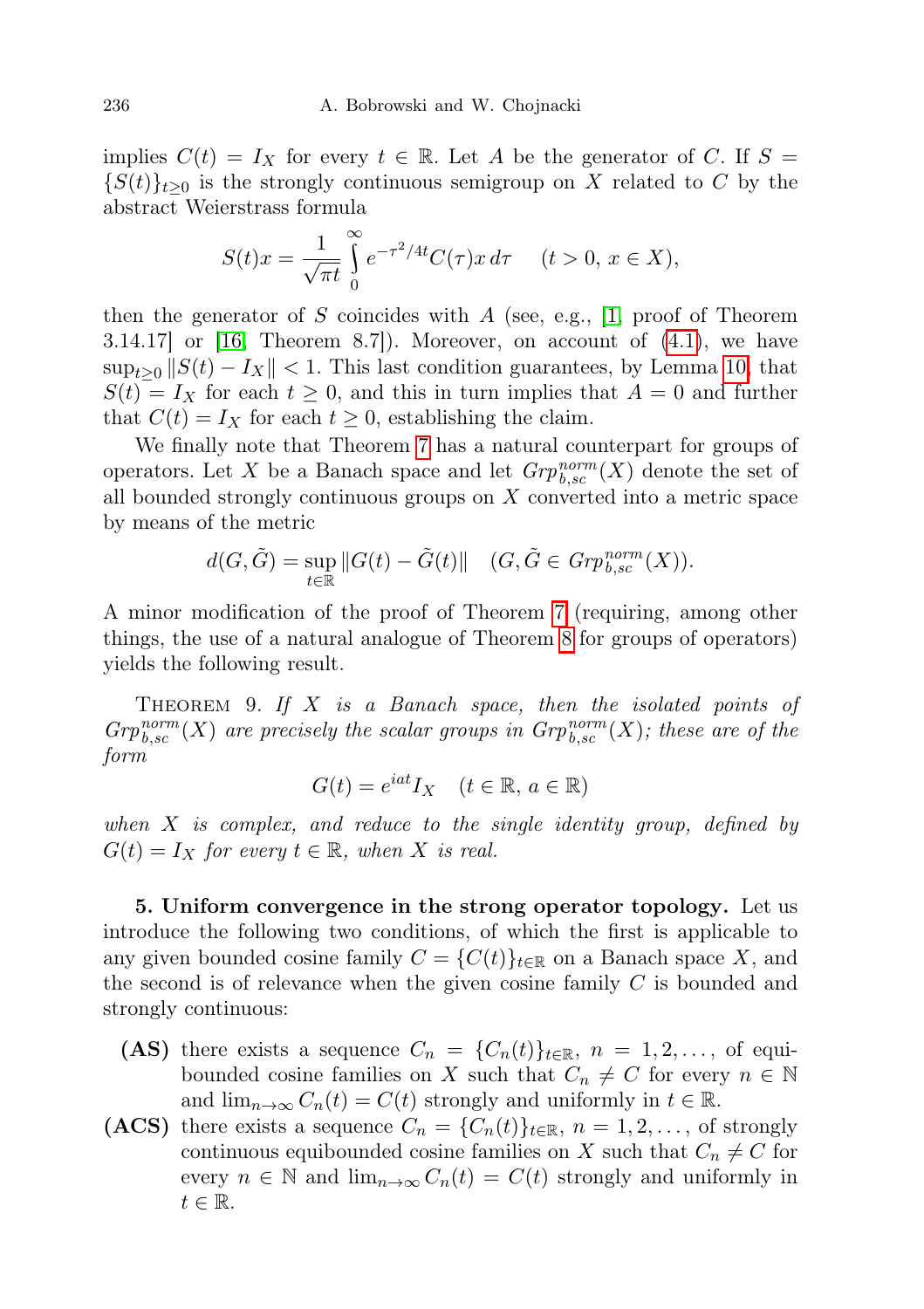In this final section of the paper, we show that a bounded scalar cosine family may satisfy  $(AS)$  without satisfying  $(AN)$ , and a bounded strongly continuous scalar cosine family may satisfy [\(ACS\)](#page-17-1) without satisfying [\(ACN\)](#page-3-0). We also present similar results for operator semigroups and groups.

We start our discussion with a few preliminaries. Let  $X$  be a Banach space and let  $\Gamma$  be a non-empty set. A family  $\{(x_{\gamma}, x'_{\gamma})\}_{\gamma \in \Gamma}$  of pairs in  $X \times X'$  is called a *biorthogonal system* in  $X \times X'$  if  $\langle x_\alpha, x'_\beta \rangle = \delta_{\alpha\beta}$  for all  $\alpha, \beta \in \Gamma$ , where  $\delta_{\alpha\beta}$  denotes the Kronecker delta. For simplicity, we shall write a biorthogonal system  $\{(x_{\gamma}, x'_{\gamma})\}_{\gamma \in \Gamma}$  in  $X \times X'$  as  $\{x_{\gamma}; x'_{\gamma}\}_{\gamma \in \Gamma}$ . A biorthogonal system  $\{x_{\gamma}; x_{\gamma}'\}_{\gamma \in \Gamma}$  is called *fundamental* if the closed linear span  $\overline{\text{span}}\{x_{\gamma} \mid \gamma \in \Gamma\}$  of  $\{x_{\gamma}\}_{\gamma \in \Gamma}$  is equal to X, and total if  $\{x_{\gamma}'\}_{\gamma \in \Gamma}$ separates the points of X, i.e., if for each  $x \in X \setminus \{0\}$ , there exists  $\gamma \in \Gamma$  such that  $\langle x, x_{\gamma} \rangle \neq 0$ . A fundamental and total biorthogonal system in  $X \times X'$ is called a *Markushevich basis* for  $X$ . If the set of functional coefficients is understood, a Markushevich basis  $\{x_{\gamma}; x_{\gamma}'\}_{\gamma \in \Gamma}$  is abbreviated to  $\{x_{\gamma}\}_{\gamma \in \Gamma}$ . Clearly, every Schauder basis of a Banach space  $X$  is a Markushevich basis of  $X$ . An example of a Markushevich basis that is not a Schauder basis is the family of trigonometric polynomials  $t \mapsto e^{2\pi int}$ ,  $n \in \mathbb{Z}$ , in the space  $C[0, 1]$  of all complex continuous functions on [0, 1] whose values at 0 and 1 are equal, endowed with the supremum norm.

A biorthogonal system  $\{x_{\gamma}; x'_{\gamma}\}_{\gamma \in \Gamma}$  is called  $\lambda$ -bounded for some  $\lambda \geq 1$  if  $\sup\{\|x_\gamma\| \, \|x'_\gamma\| \mid \gamma \in \Gamma\} \leq \lambda$ . A biorthogonal system is called bounded if it is λ-bounded for some  $\lambda \geq 1$ . Markushevich [\[20\]](#page-22-6) proved that every separable Banach space has a countable Markushevich basis. Ovsepian and Pełczyński [\[23\]](#page-22-7) showed the existence of a bounded countable Markushevich basis for any separable Banach space. Pełczyński [\[24\]](#page-22-8) and Plichko [\[25\]](#page-22-9) established independently that every separable Banach space has a  $(1 + \epsilon)$ -bounded countable Markushevich basis for every  $\epsilon > 0$ .

<span id="page-18-0"></span>THEOREM 10. Every bounded scalar cosine family on an infinite-dimensional separable Banach space satisfies  $(AS)$ . Likewise, every bounded strongly continuous scalar cosine family on an infinite-dimensional separable Banach space satisfies  $(ACS)$ .

*Proof.* Let X be an infinite-dimensional separable Banach space. Let  $c =$  ${c(t)}_{t\in\mathbb{R}}$  be a bounded scalar-valued cosine family and let  $C = {C(t)}_{t\in\mathbb{R}}$ be the corresponding scalar cosine family on  $X$ , i.e.,

$$
C(t) = c(t)I_X
$$

for each  $t \in \mathbb{R}$ . Let  $\{x_n; x'_n\}_{n \in \mathbb{N}}$  be a  $\lambda$ -bounded Markushevich basis for X for some  $\lambda > 1$ . For each  $n \in \mathbb{N}$ , let  $P_n$  be the one-dimensional operator in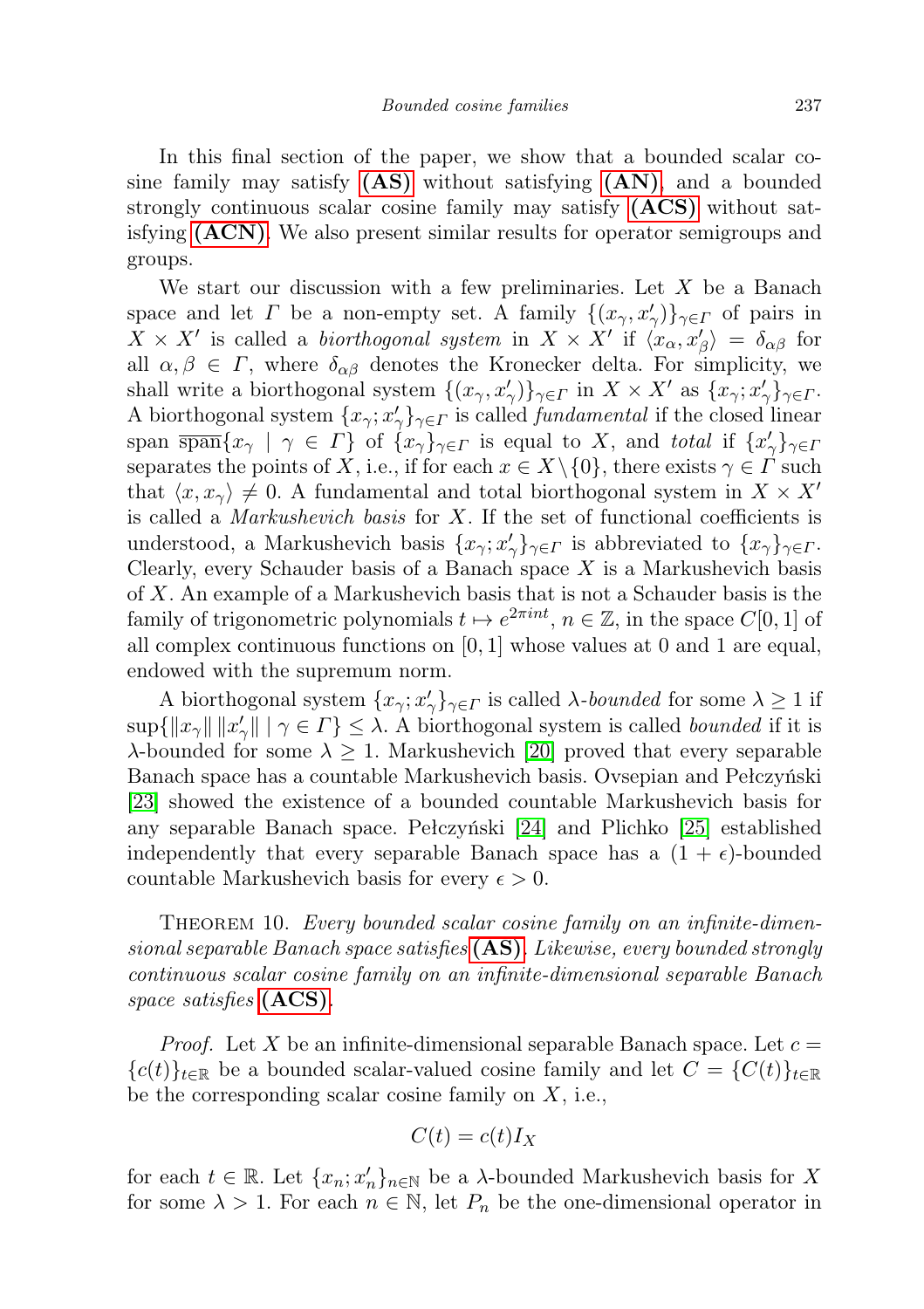$\mathscr{L}(X)$  given by

$$
P_n(x) = \langle x, x_n' \rangle x_n.
$$

Clearly, each  $P_n$  is a projection, i.e.,  $P_n^2 = P_n$ , and, moreover, we have  $||P_n|| \leq \lambda$ . Let  $\tilde{c} = {\tilde{c}(t)}_{t \in \mathbb{R}}$  be an arbitrary bounded continuous scalarvalued cosine family different from c. For each  $n \in \mathbb{N}$  and each  $t \in \mathbb{R}$ , set

$$
C_n(t) = c(t)(I_X - P_n) + \tilde{c}(t)P_n.
$$

It is evident that, for each  $n \in \mathbb{N}$ ,  $C_n = \{C_n(t)\}_{t \in \mathbb{R}}$  is a cosine family on X different from  $C$ , and, moreover, if  $C$  is continuous, then  $C_n$  is continuous, too. In addition, the  $C_n$ 's are equibounded:

<span id="page-19-0"></span>
$$
||C_n(t)|| \le 1 + 2||P_n|| \le 1 + 2\lambda
$$

for each  $n \in \mathbb{N}$  and each  $t \in \mathbb{R}$ . Here the first inequality makes use of the fact that any bounded (continuous or not) scalar cosine family  $c = \{c(t)\}_{t\in\mathbb{R}}$ automatically satisfies

$$
(5.1) \t\t |c(t)| \le 1
$$

for all  $t \in \mathbb{R}$ . One way to see this is as follows. By the result of Kannappan quoted earlier, if  $c = \{c(t)\}_{t \in \mathbb{R}}$  is a scalar cosine family, then there exists a function  $g: \mathbb{R} \to \mathbb{C} \setminus \{0\}$  such that  $g(s+t) = g(s)g(t)$  for all  $s, t \in \mathbb{R}$  and

<span id="page-19-1"></span>(5.2) 
$$
c(t) = \frac{1}{2}(g(t) + g(t)^{-1})
$$

for all  $t \in \mathbb{R}$ . Now, if c is also bounded, then necessarily

$$
(5.3) \t\t |g(t)| = 1
$$

for every  $t \in \mathbb{R}$ , for otherwise, should  $|g(t_0)| \neq 1$  hold for some  $t_0$ , the representation

<span id="page-19-2"></span>
$$
c(nt_0) = \frac{1}{2}(g(nt_0) + g(nt_0)^{-1}) = \frac{1}{2}(g(t_0)^n + g(t_0)^{-n}) \quad (n \in \mathbb{N})
$$

would imply that  $c(nt_0)$  diverges in modulus to infinity as  $n \to \infty$ . At this point,  $(5.1)$  readily follows from  $(5.2)$  and  $(5.3)$ .

Returning to the main line of the proof, note that if  $x = \sum_{k=1}^{K} \alpha_k x_k$ is a finite linear combination of the  $x_n$ 's, then  $P_nx = 0$  whenever  $n > K$ , and so  $C_n(t)x = C(t)x$  for all  $n > K$  and all  $t \in \mathbb{R}$ . Since the  $C_n$ 's are equibounded and  $\overline{\text{span}}\{x_n \mid n \in \mathbb{N}\}=X$ , it follows that, for each  $x \in X$ ,  $\lim_{n\to\infty}C_n(t)x=C(t)x$  uniformly in t.

An immediate consequence of Theorems [3](#page-7-0) and [10](#page-18-0) is the following.

THEOREM 11. Any bounded scalar cosine family on an infinite-dimensional separable Hilbert space satisfies  $(AS)$  without satisfying  $(AN)$ .

In turn, Theorems [5](#page-14-0) and [10](#page-18-0) immediately imply the following.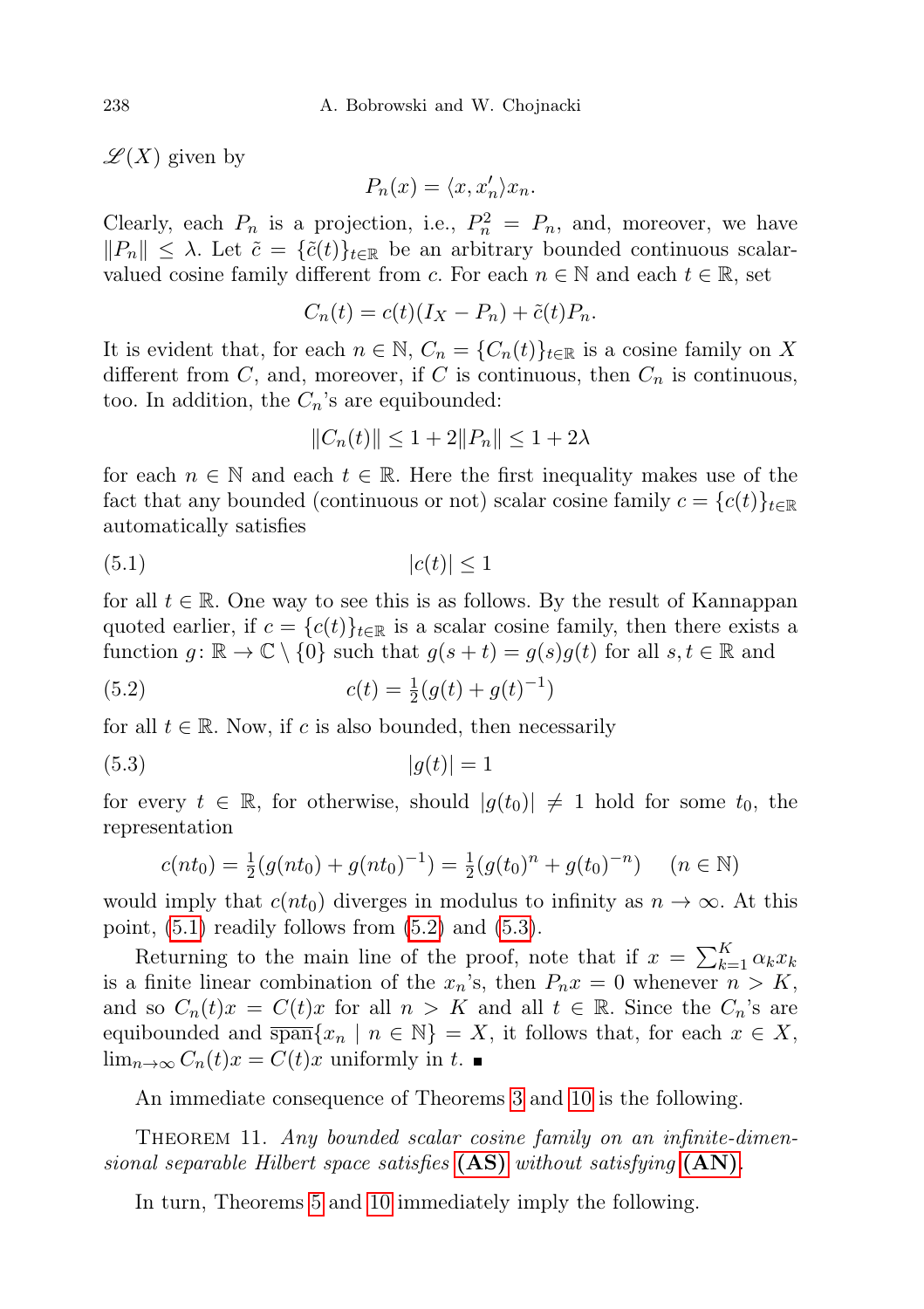THEOREM 12. Any bounded strongly continuous scalar cosine family on an infinite-dimensional separable Banach space satisfies  $(ACS)$  without satisfying [\(ACN\)](#page-3-0).

Let X be a Banach space and let  $\mathit{Cos}_{b}^{strong}(X)$  and  $\mathit{Cos}_{b,sc}^{strong}(X)$  denote the sets of all bounded cosine families on  $X$  and of all bounded strongly continuous cosine families on  $X$ , respectively, each converted into a topological space by means of the collection of pseudometrics

$$
d_x(C, \tilde{C}) = \sup_{t \in \mathbb{R}} \|C(t)x - \tilde{C}(t)x\| \quad (x \in X).
$$

Combining Theorems [1](#page-4-1) and [10,](#page-18-0) we obtain the following.

THEOREM 13. If  $X$  is an infinite-dimensional separable Banach space, then neither  $Cos_b^{strong}(X)$  nor  $Cos_{b,sc}^{strong}(X)$  has isolated points.

We finally discuss the extent to which the results obtained thus far in this section carry over to semigroups and groups of operators.

By consistently replacing each occurrence of "cosine family" or "cosine families" by "semigroup" or "semigroups" in one case, and "group" or "groups" in another, conditions  $(AN)$ ,  $(ACN)$ ,  $(AS)$ , and  $(ACS)$  can be extended to apply to semigroups and groups of operators. With this extension in effect, it takes a minor modification of the proof to obtain the following companion result to Theorem [10.](#page-18-0)

<span id="page-20-0"></span>THEOREM 14. Every bounded scalar semigroup or group on an infinitedimensional separable Banach space satisfies  $(AS)$ . Likewise, every bounded strongly continuous scalar semigroup or group on an infinite-dimensional separable Banach space satisfies [\(ACS\)](#page-17-1).

Not every bounded strongly continuous scalar semigroup on an infinitedimensional separable Banach space satisfies [\(ACS\)](#page-17-1) without satisfying [\(ACN\)](#page-3-0). Indeed, only semigroups of the form  $S_{[ia]}$  with  $a \in \mathbb{R}$  are in that category, whereas any semigroup of the form  $S_{[-\lambda + ia]}$  with  $\lambda > 0$  and  $a \in \mathbb{R}$ satisfies both  $(ACN)$  and  $(ACS)$  (as is clear from the proof of Theorem [7](#page-14-2) and from Theorem [14\)](#page-20-0). In contrast, for groups of operators the following consequence of Theorems [9](#page-17-2) and [14](#page-20-0) holds.

THEOREM 15. Any bounded strongly continuous scalar group on an infinite-dimensional separable Banach space satisfies  $(ACS)$  without satisfying [\(ACN\)](#page-3-0).

Given a Banach space X, let  $Semi<sub>b</sub><sup>strong</sup>(X)$  and  $Semi<sub>b,sc</sub><sup>strong</sup>(X)$  be the sets of all bounded semigroups on  $X$  and of all bounded strongly continuous semigroups on X, and let  $Grp_b^{strong}(X)$  be the sets of all bounded groups on  $X$  and of all bounded strongly continuous groups on  $X$ , respectively, each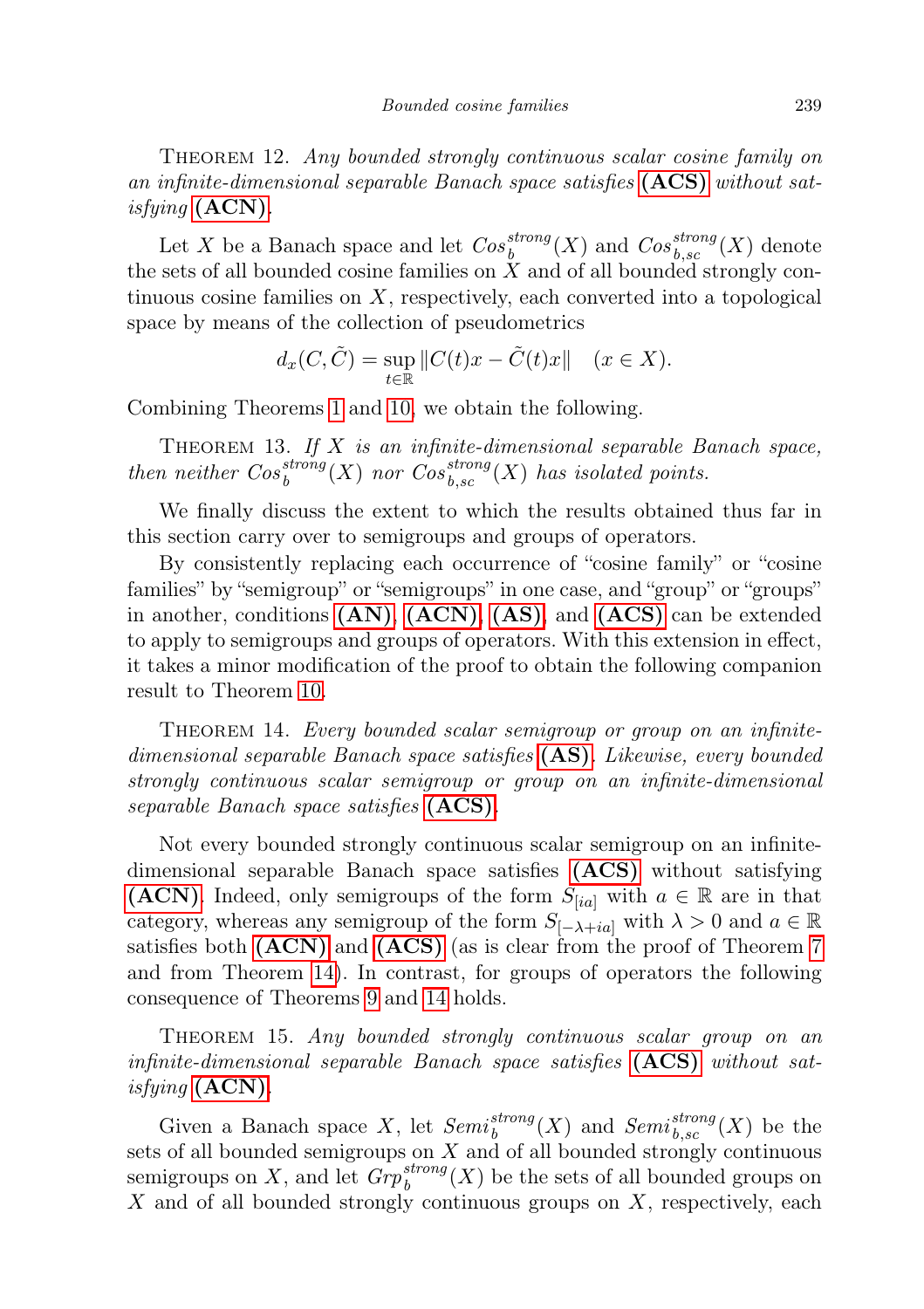equipped with the topology determined by a collection of seminorms analogous to the collection defining the topology of  $Cos_b^{strong}(X)$  or  $Cos_{b,sc}^{strong}(X)$ . Combining Theorem [8,](#page-15-0) the natural analogue of Theorem [8](#page-15-0) for groups of operators, and Theorem [14,](#page-20-0) we obtain the following as our final result.

THEOREM 16. If  $X$  is an infinite-dimensional separable Banach space, then none of the spaces  $Semif_b^{strong}(X)$ ,  $Semif_{b,sc}^{strong}(X)$ ,  $Grp_b^{strong}(X)$ , and  $Grp_{b,sc}^{strong}(X)$  has isolated points.

Acknowledgements. This research was partially supported by the Polish Government under grant  $6081/B/H03/2011/40$ . The authors thank the referee for his/her helpful comments and in particular for suggesting the alternative short proof of Lemma [8.](#page-9-0) The authors also thank Y. Tomilov for bringing to their attention the paper by Wallen.

## References

- <span id="page-21-1"></span>[1] W. Arendt, C. J. K. Batty, M. Hieber, and F. Neubrander, Vector-Valued Laplace Transforms and Cauchy Problems, Birkhäuser, Basel, 2001.
- <span id="page-21-0"></span>[2] A. Bobrowski and W. Chojnacki, Cosine families and semigroups really differ, J. Evol. Equations, to appear.
- <span id="page-21-16"></span>[3] P. R. Chernoff, Elements of a normed algebra whose  $2<sup>n</sup>$ th powers lie close to the identity, Proc. Amer. Math. Soc. 23 (1969), 386–387.
- <span id="page-21-6"></span>[\[4\]](http://dx.doi.org/10.1007/s00010-010-0037-y) W. Chojnacki, On uniformly bounded spherical functions in Hilbert space, Aequationes Math. 81 (2011), 135–154.
- <span id="page-21-4"></span>[5] C. Corduneanu, Almost Periodic Functions, Interscience Publ., New York, 1968.
- <span id="page-21-14"></span>[6] R. H. Cox, Matrices all of whose powers lie close to the identity (abstract), Amer. Math. Monthly 73 (1966), 813.
- <span id="page-21-13"></span>[\[7\]](http://dx.doi.org/10.1017/S0013091500010701) H. R. Dowson, On power-bounded prespectral operators, Proc. Edinburgh Math. Soc. (2) 20 (1976), 173–175.
- <span id="page-21-8"></span>[8] H. R. Dowson, Spectral Theory of Linear Operators, Academic Press, London, 1978.
- <span id="page-21-7"></span>[\[9\]](http://dx.doi.org/10.2140/pjm.1954.4.321) N. Dunford, Spectral operators, Pacific J. Math. 4 (1954), 321–354.
- <span id="page-21-9"></span>[\[10\]](http://dx.doi.org/10.1090/S0002-9904-1958-10219-0) N. Dunford, A survey of the theory of spectral operators, Bull. Amer. Math. Soc. 64 (1958), 217–274.
- <span id="page-21-10"></span>[11] N. Dunford and J. T. Schwartz, Linear Operators, Part III: Spectral Operators, Interscience Publ., New York, 1971.
- <span id="page-21-5"></span>[\[12\]](http://dx.doi.org/10.1512/iumj.1971.20.20035) H. O. Fattorini, Uniformly bounded cosine functions in Hilbert space, Indiana Univ. Math. J. 20 (1970), 411–425.
- <span id="page-21-2"></span>[13] H. O. Fattorini, Second Order Linear Differential Equations in Banach Spaces, North-Holland, Amsterdam, 1985.
- <span id="page-21-11"></span>[\[14\]](http://dx.doi.org/10.2140/pjm.1959.9.1029) U. Fixman, Problems in spectral operators, Pacific J. Math. 9 (1959), 1029–1051.
- <span id="page-21-12"></span>[\[15\]](http://dx.doi.org/10.2140/pjm.1958.8.51) S. R. Foguel, The relations between a spectral operator and its scalar part, Pacific J. Math. 8 (1958), 51–65.
- <span id="page-21-3"></span>[16] J. A. Goldstein, Semigroups of Linear Operators and Applications, Oxford Univ. Press, New York, 1985.
- <span id="page-21-15"></span>[17] R. A. Hirschfeld, On semi-groups in Banach algebras close to the identity, Proc. Japan Acad. 44 (1968), 755.